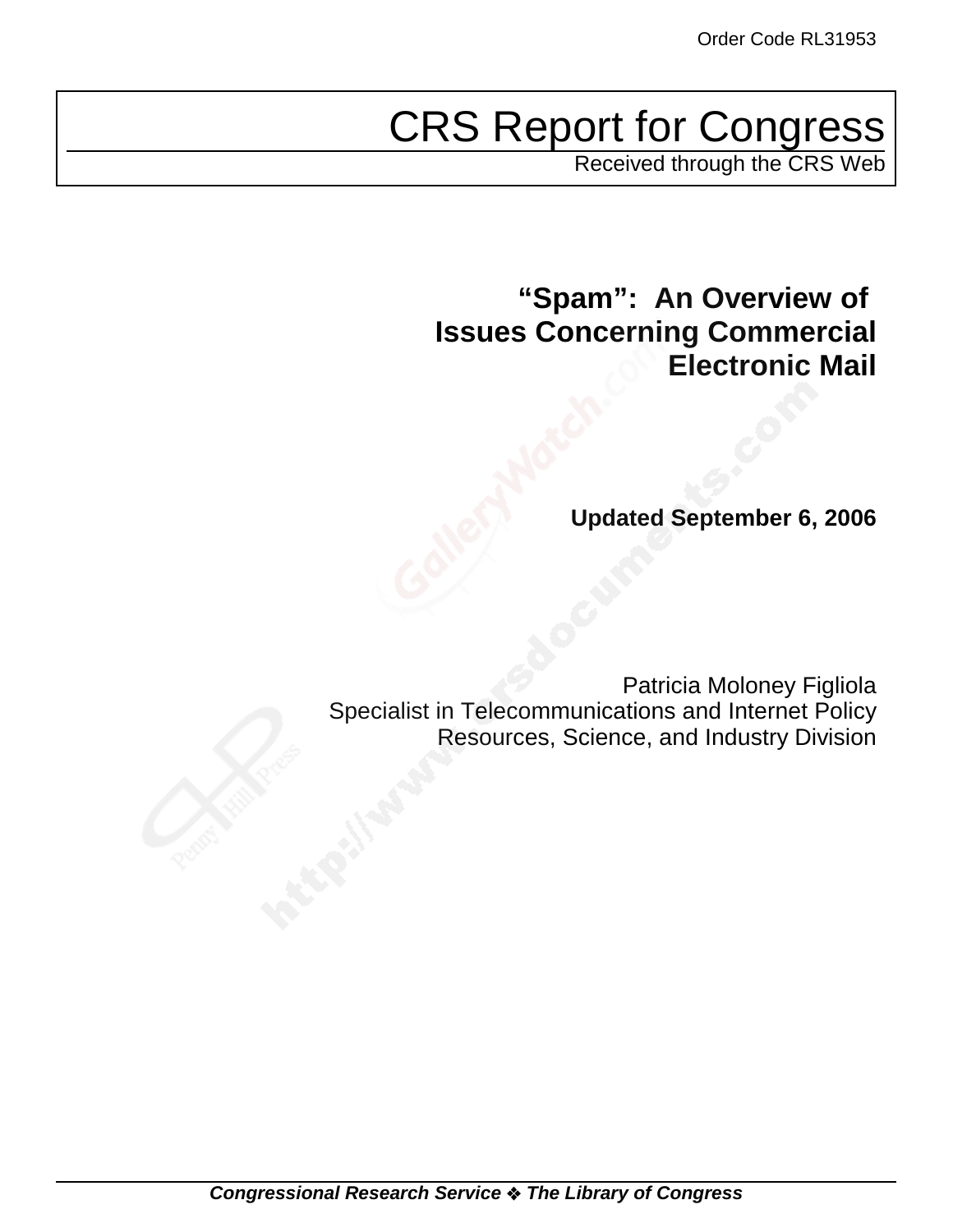## "Spam": An Overview of Issues Concerning Commercial Electronic Mail

### **Summary**

Spam, also called unsolicited commercial email (UCE) or "junk email," aggravates many computer users. Not only can spam be a nuisance, but its cost may be passed on to consumers through higher charges from Internet service providers who must upgrade their systems to handle the traffic. Also, some spam involves fraud, or includes adult-oriented material that offends recipients or that parents want to protect their children from seeing. Proponents of UCE insist it is a legitimate marketing technique that is protected by the First Amendment, and that some consumers want to receive such solicitations.

On December 16, 2003, President Bush signed into law the Controlling the Assault of Non-Solicited Pornography and Marketing (CAN-SPAM) Act, P.L. 108- 187. It went into effect on January 1, 2004. The CAN-SPAM Act does not ban UCE. Rather, it allows marketers to send commercial email as long as it conforms with the law, such as including a legitimate opportunity for consumers to "opt-out" of receiving future commercial emails from that sender. It preempts state laws that specifically address spam, but not state laws that are not specific to email, such as trespass, contract, or tort law, or other state laws to the extent they relate to fraud or computer crime. It does not require a centralized "Do Not Email" registry to be created by the Federal Trade Commission (FTC), similar to the National Do Not Call registry for telemarketing. The law requires only that the FTC develop a plan and timetable for establishing such a registry, and to inform Congress of any concerns it has with regard to establishing it. The FTC submitted a report to Congress on June 15, 2004, concluding that a Do Not Email registry could actually increase spam.

The extent to which the law reduces "spam" overall may be debated if for no other reason than there are various definitions of that term. Proponents of the law argue that consumers are most irritated by *fraudulent* email, and that the law should reduce the volume of such email because of the civil and criminal penalties included therein. Opponents counter that consumers object to *unsolicited* commercial email, and since the law legitimizes commercial email (as long as it conforms with the law's provisions), consumers actually may receive more, not fewer, UCE messages. Thus, whether or not "spam" is reduced depends in part on whether it is defined as only fraudulent commercial email, or all unsolicited commercial email.

Many observers caution that consumers should not expect any law to solve the spam problem — that consumer education and technological advancements also are needed.

Spam on wireless devices is discussed in CRS Report RL31636.

*Note*: This report was originally written by Marcia S. Smith; the author acknowledges her contribution to CRS coverage of this issue area.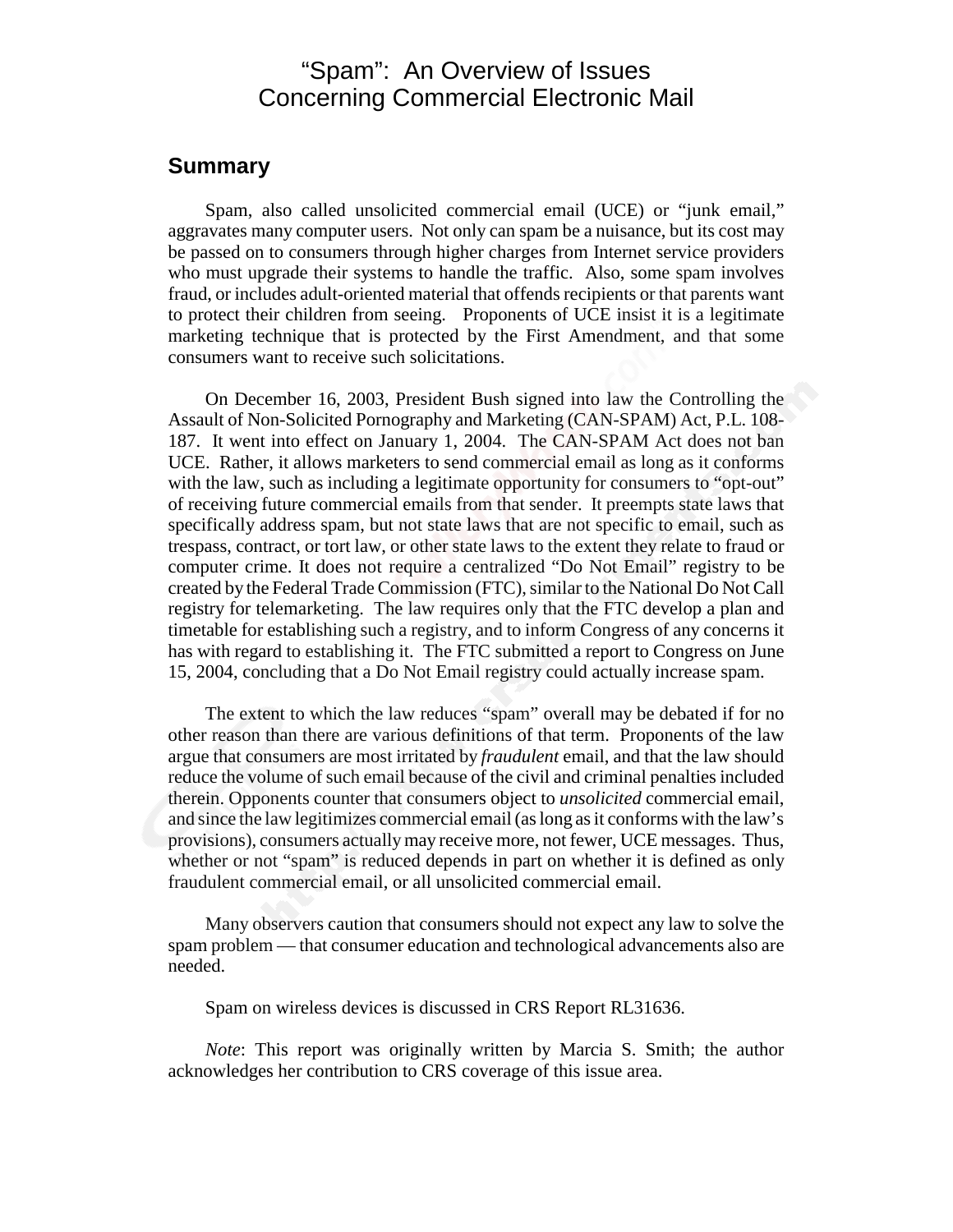## **Contents**

| Assessments of Act's Effectiveness During Its First Year  16                                                                                                                          |
|---------------------------------------------------------------------------------------------------------------------------------------------------------------------------------------|
|                                                                                                                                                                                       |
| FTC's Four-Step Plan for Creating an Authentication Standard  23<br>Microsoft's "Caller ID," Certificates, and "Postage"  23<br>"Sender ID" and Other Industry-Proposed Standards  25 |

# **List of Tables**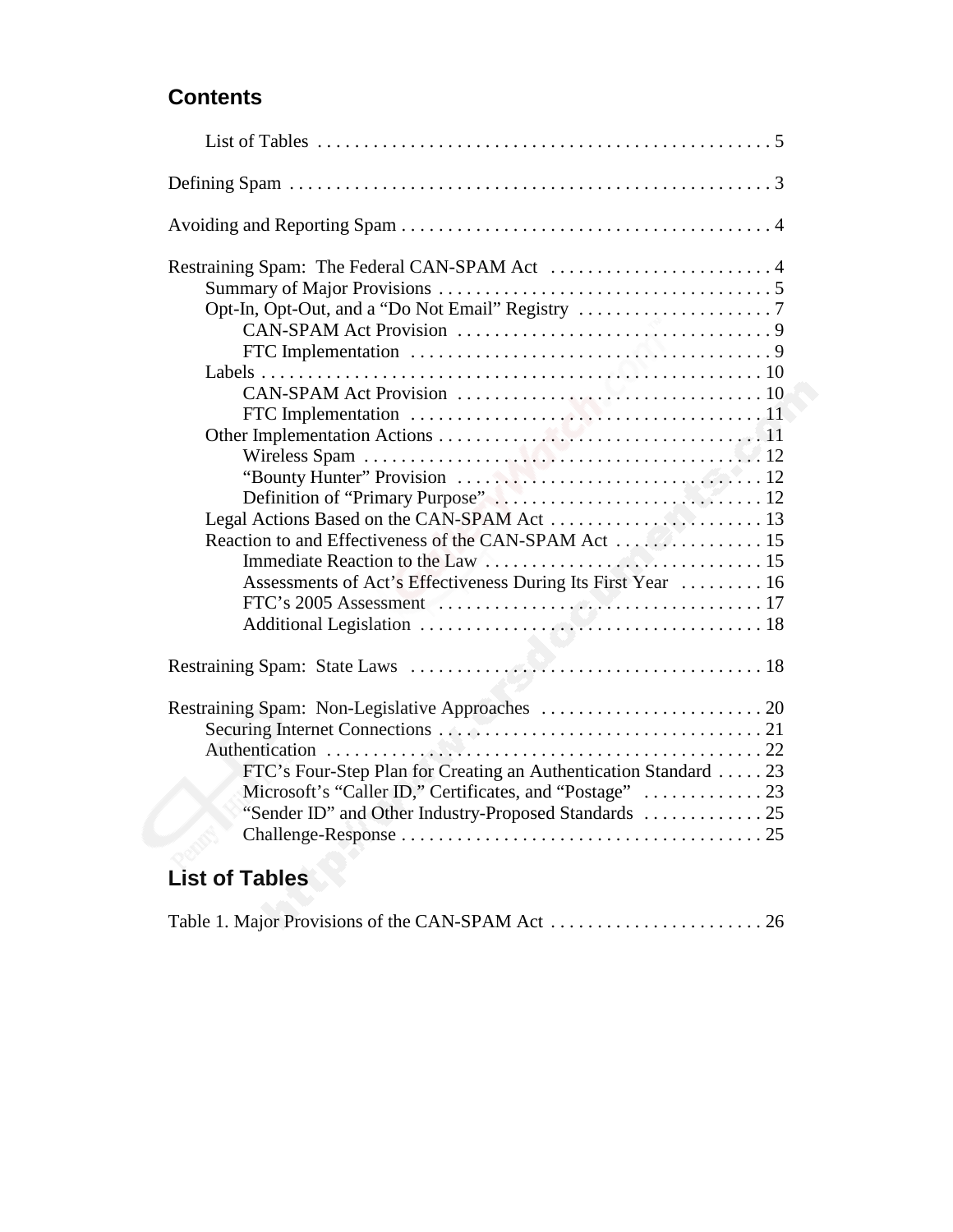## "Spam": An Overview of Issues Concerning Commercial Electronic Mail

One aspect of increased use of the Internet for electronic mail (e-mail) has been the advent of unsolicited advertising, also called "unsolicited commercial e-mail" (UCE), "unsolicited bulk e-mail," "junk e-mail, "or "spam."1 (**This report does not address junk mail or junk fax**. See CRS Report RL32177, *Federal Advertising Law: An Overview*, by Henry Cohen; or CRS Report RS21647, *Facsimile Advertising Rules Under the Telephone Consumer Protection Act of 1991 and the Junk Fax Prevention Act of 2005*, by Patricia Moloney Figliola, respectively, for information on those topics.)

Complaints focus on the fact that some spam contains, or has links to, pornography, that much of it is fraudulent, and the volume of spam is steadily increasing. In April 2003, the Federal Trade Commission (FTC) reported that of a random survey of 1,000 pieces of spam, 18% concerned "adult" offers (pornography, dating services, etc.) and 66% contained indications of falsity in "from" lines, "subject" lines, or message text.<sup>2</sup> Brightmail, a company that sold anti-spam software, tracked the volume of spam as a percentage of all Internet e-mail for several years. According to the Brightmail statistics, spam rose from 8% in January 2001 to 65% in July 2004. That company was purchased by Symantec in June 2004 and comparable current statistics on spam do not appear to be available on Symantec's website. Other companies report spam statistics, but may not use the same criteria or methodologies for identifying spam. Thus, comparisons between companies are not possible. However, MXLogic (which provides e-mail defense solutions) and Postini (which provides e-mail security and management) statistics show that between 68-81% of e-mail traffic through their systems currently is spam.<sup>3</sup>

<sup>&</sup>lt;sup>1</sup> The origin of the term spam for unsolicited commercial e-mail was recounted in *Computerworld*, April 5, 1999, p. 70: "It all started in early Internet chat rooms and interactive fantasy games where someone repeating the same sentence or comment was said to be making a 'spam.' The term referred to a Monty Python's Flying Circus scene in which actors keep saying 'Spam, Spam, Spam and Spam' when reading options from a menu."

<sup>&</sup>lt;sup>2</sup> U.S. Federal Trade Commission. False Claims in Spam: A Report by the FTC's Division of Marketing Practices. April 30, 2003. p. 10. Available at the FTC's spam website: [http://www.ftc.gov/bcp/conline/edcams/spam/index.html]. Click on "Reports."

<sup>&</sup>lt;sup>3</sup> Postini's figure was 81% on January 30, 2006 [http://www.postini.com/stats/]. MXLogic's figure of 68% is an average for 2005 presented in a December 13, 2005 press release [http://www.mxlogic.com/news\_events/press\_releases/12\_13\_05\_CAN\_SPAM.html]. MXLogic's press release stated that the 68% for 2005 compares with 77% in 2004.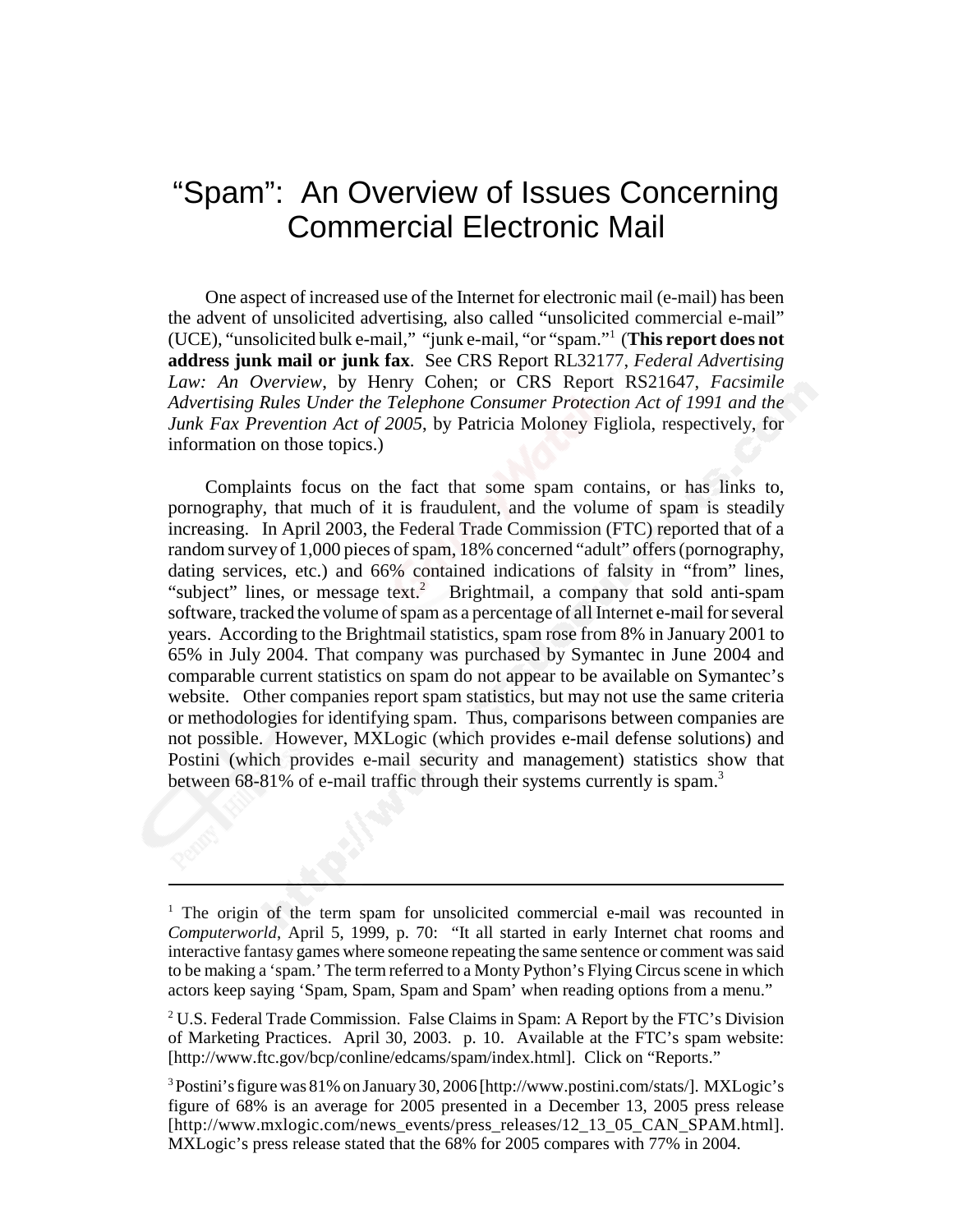Opponents of junk e-mail argue that not only is it annoying and an invasion of privacy,<sup>4</sup> but that its cost is borne by recipients and Internet Service Providers (ISPs), not the marketers. Consumers reportedly are charged higher fees by ISPs that must invest resources to upgrade equipment to manage the high volume of e-mail, deal with customer complaints, and mount legal challenges to junk e-mailers. Businesses may incur costs due to lost productivity, or investing in upgraded equipment or antispam software. The Ferris Research Group,<sup>5</sup> which offers consulting services on managing spam, estimated in 2003 that spam cost U.S. organizations over \$10 billion.

Proponents of UCE argue that it is a valid method of advertising, and is protected by the First Amendment. The Direct Marketing Association (DMA) released figures in May 2003 showing that commercial e-mail generates more than \$7.1 billion in annual sales and \$1.5 billion in potential savings to American consumers.6 In a joint open letter to Congress published in *Roll Call* on November 13, 2003, three marketing groups — DMA, the American Association of Advertising Agencies, and the Association of National Advertisers — asserted that "12% of the \$138 billion Internet commerce marketplace is driven by legitimate commercial email. This translates into a minimum of \$17.5 billion spent in response to commercial e-mails in 2003 for bedrock goods and services such as travel, hotels, entertainment, books, and clothing." A March 2004 study by the Pew Internet & American Life Project found that 5% of e-mail users said they had ordered a product or service based on an unsolicited e-mail, which "translates into more than six million people."

DMA argued for several years that instead of banning UCE, individuals should be given the opportunity to "opt-out" by notifying the sender that they want to be removed from the mailing list. (The concepts of opt-out and opt-in are discussed below.) Hoping to demonstrate that self regulation could work, in January 2000, the DMA launched the E-mail Preference Service where consumers who wish to opt-out can register themselves at a DMA website.<sup>8</sup> DMA members sending UCE must check their lists of recipients and delete those who have opted out. Critics argued that most spam does not come from DMA members, so the plan was insufficient, and on October 20, 2002, the DMA agreed. Concerned that the volume of unwanted and fraudulent spam is undermining the use of e-mail as a marketing tool, the DMA announced that it would pursue legislation to battle the rising volume of spam.

Controlling spam is complicated by the fact that some of it originates outside the United States and thus is not subject to U.S. laws or regulations. Spam is a global problem, and a 2001 study by the European Commission concluded that Internet

<sup>4</sup> See CRS Report RL31408, *Internet Privacy: Overview and Pending Legislation*, by Marcia S. Smith, for more on Internet privacy.

<sup>5</sup> See [http://www.ferris.com].

<sup>6</sup> Quoted in: Digits. Wall Street Journal, May 22, 2003, p. B3.

<sup>&</sup>lt;sup>7</sup> Pew Internet & American Life Project. Pew Internet Project Data Memo. March 2004. Available at [http://www.pewinternet.org/pdfs/PIP\_Data\_Memo\_on\_Spam.pdf].

<sup>8</sup> See [http://www.dmaconsumers.org/emps.html].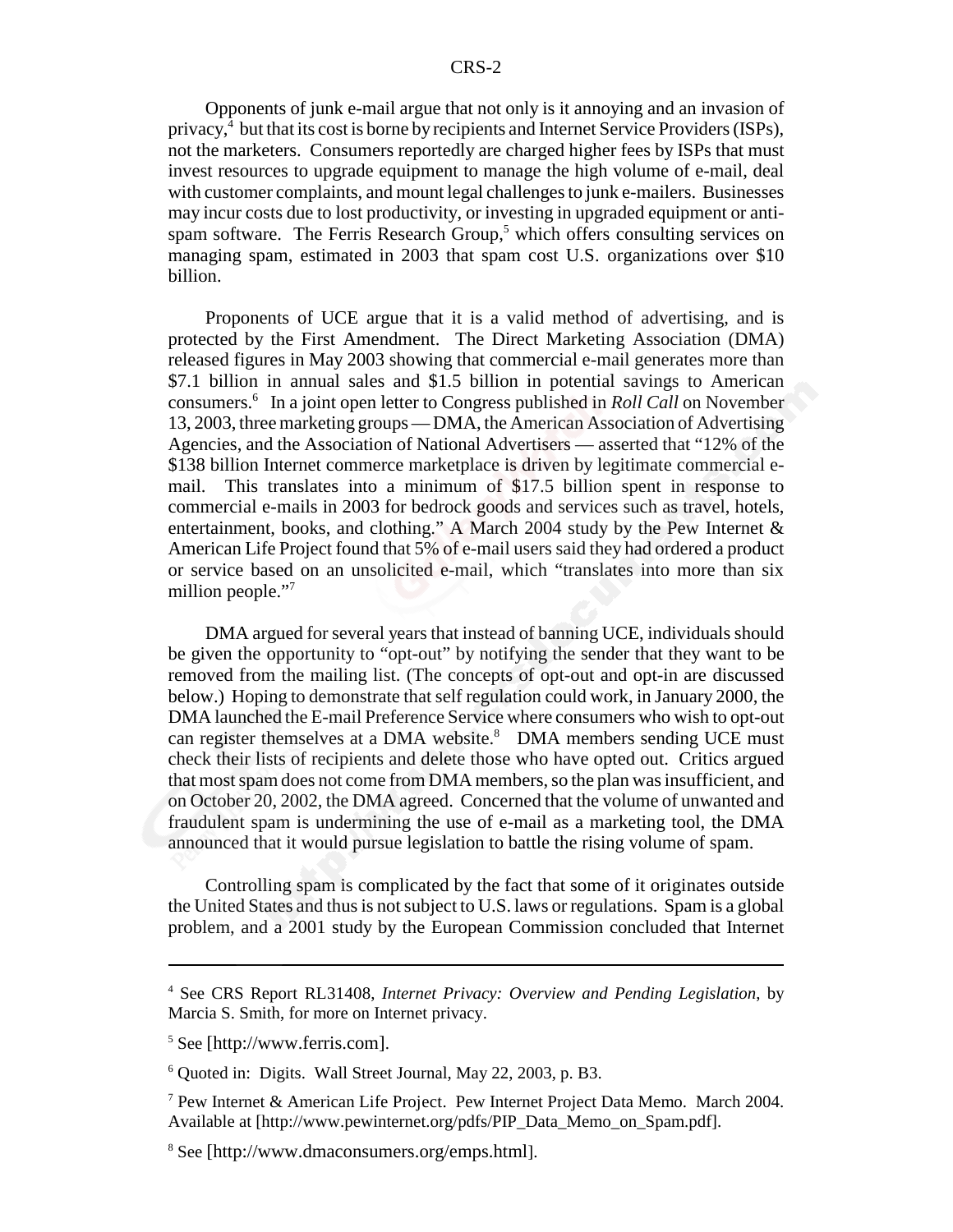subscribers globally pay 10 billion Euros a year in connection costs to download spam.<sup>9</sup> Some European officials complain that the United States is the source of most spam, and the U.S. decision to adopt an opt-out approach in the CAN-SPAM Act (discussed below) was not helpful.<sup>10</sup> In April 2005, a British anti-spam and antivirus software developing company, Sophos, listed the United States as the largest spam producing country, exporting 35.7% of spam (down from 42.1% in December 2004); South Korea was second, at  $25\%$  (up from 13.4% in December 2004).<sup>11</sup> Tracing the origin of any particular piece of spam can be difficult because some spammers route their messages through other computers (discussed below) that may be located anywhere on the globe.

## **Defining Spam**

One challenge in debating the issue of spam is defining it.<sup>12</sup> To some, it is any commercial e-mail to which the recipient did not "opt-in" by giving prior *affirmative consent* to receiving it. To others, it is commercial e-mail to which *affirmative* or *implied consent* was not given, where implied consent can be defined in various ways (such as whether there is a pre-existing business relationship). Still others view spam as "unwanted" commercial e-mail. Whether or not a particular e-mail is unwanted, of course, varies per recipient. Since senders of UCE do find buyers for some of their products, it can be argued that at least some UCE is reaching interested consumers, and therefore is wanted, and thus is not spam. Consequently, some argue that marketers should be able to send commercial e-mail messages as long as they allow each recipient an opportunity to indicate that future such e-mails are not desired (called "opt-out"). Another group considers spam to be only fraudulent commercial e-mail, and believe that commercial e-mail messages from "legitimate" senders should be permitted. The DMA, for example, considers spam to be only fraudulent UCE.

The differences in defining spam add to the complexity of devising legislative or regulatory remedies for it. Some of the bills introduced in the  $108<sup>th</sup>$  Congress took the approach of defining commercial e-mail, and permitting such e-mail to be sent to recipients as long as it conformed with certain requirements. Other bills defined *unsolicited* commercial e-mail and prohibited it from being sent unless it met certain requirements. The final law, the CAN-SPAM Act (see below), took the former

[http://www.sophos.com/pressoffice/pressrel/us/20050407dirtydozen.html].

<sup>9</sup> See [http://ec.europa.eu/justice\_home/fsj/privacy/studies/spam\_en.htm].

<sup>&</sup>lt;sup>10</sup> For example, see Mitchener, Brandon. "Europe Blames Weaker U.S. Law for Spam Surge." *Wall Street Journal*, February 3, 2004, p. B1 (via Factiva).

<sup>&</sup>lt;sup>11</sup> Sophos Reveals Latest "Dirty Dozen" Spam Producing Countries. Press release, April 5, 2005. The other countries on the list are: China (9.7%), France (3.2%), Spain (2.7%), Canada (2.7%), Japan (2.1%), Brazil (2%), United Kingdom (1.6%), Germany (1.2%), Australia (1.2%), and Poland (1.2).

<sup>&</sup>lt;sup>12</sup> "Spam" generally refers to e-mail, rather than other forms of electronic communication. The term "spim," for example, is used for unsolicited advertising via Instant Messaging. "Spit" refers to unsolicited advertising via Voice Over Internet Protocol (VOIP). Unsolicited advertising on wireless devices such as cell phones is called "wireless spam."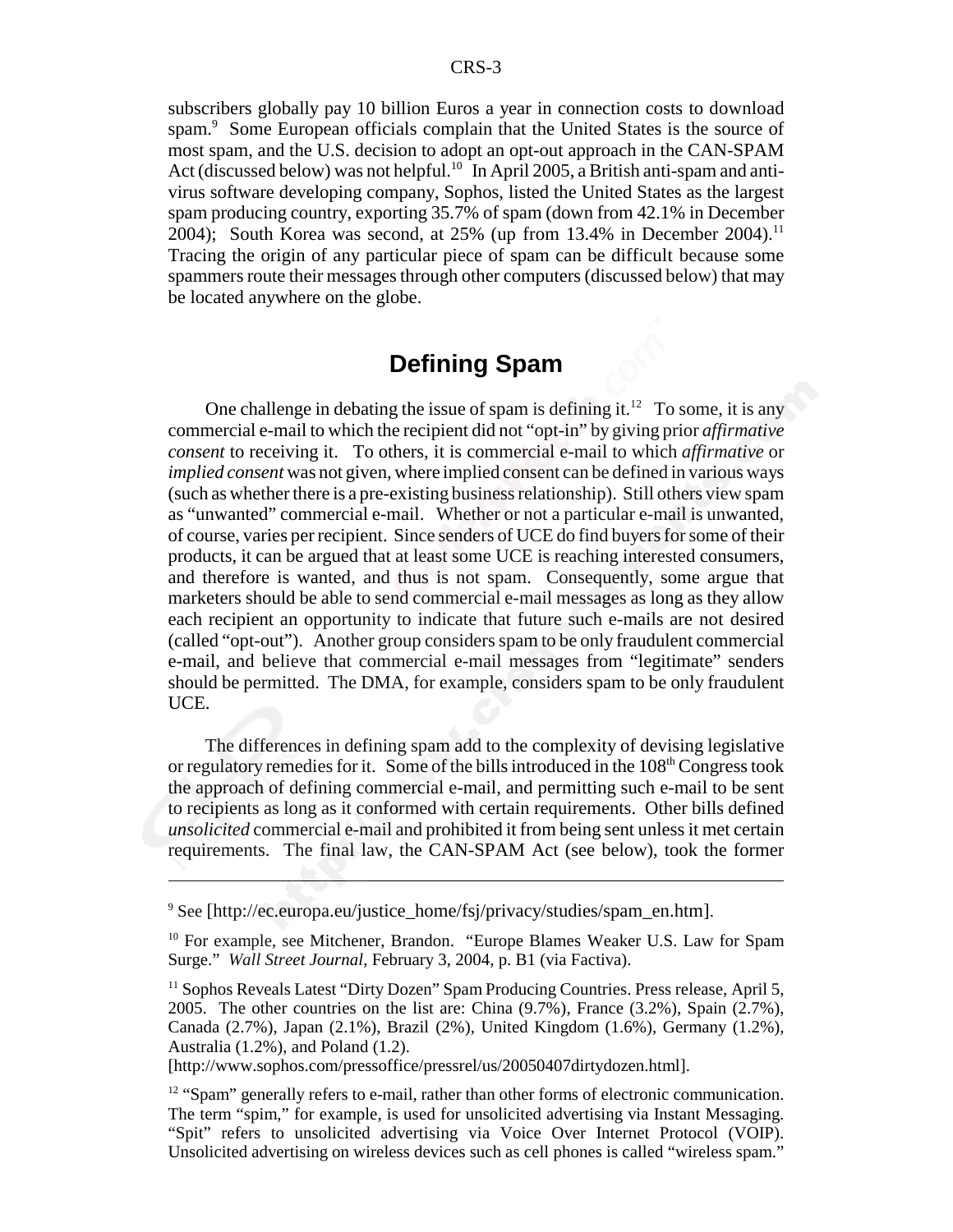approach, defining and allowing marketers to send such e-mail as long as they abide by the terms of the law, such as ensuring that the e-mail does not have fraudulent header information or deceptive subject headings, and includes an opt-out opportunity and other features that proponents argue will allow recipients to take control of their in-boxes. Proponents of the law argue that consumers will benefit because they should see a reduction in fraudulent e-mails. Opponents of the law counter that it legitimizes sending commercial e-mail, and to the extent that consumers do not want to receive such e-mails, the amount of unwanted e-mail actually may increase. If the legislation reduces the amount of fraudulent e-mail, but not the amount of unwanted e-mail, the extent to which it reduces "spam" would depend on what definition of that word is used.

On December 16, 2004, the FTC issued its final rule defining the term "commercial electronic mail message," but explicitly declined to define "spam" (see **Other Implementation Actions** below).

## **Avoiding and Reporting Spam**

Tips on avoiding spam are available on the FTC website<sup>13</sup> and from Consumers Union.<sup>14</sup> The September 2004 issue of *Consumer Reports* has a cover story about spam, including ratings of commercially available spam filters consumers can load onto their computers. Consumers may file a complaint about spam with the FTC by visiting the FTC website and choosing "File a Complaint" at the bottom of the page. <sup>15</sup> The offending spam also may be forwarded to the FTC, at spam@uce.gov, to assist the FTC in monitoring spam trends and developments. Many ISPs use spam filters (though the filters may not catch all spam) and mechanisms for subscribers to report spam.

## **Restraining Spam: The Federal CAN-SPAM Act**

The 108<sup>th</sup> Congress passed the CAN-SPAM Act, S. 877, which merged provisions from several House and Senate bills.<sup>16</sup> Signed into law by President Bush on December 16, 2003 (P.L. 108-187), it went into effect on January 1, 2004.

<sup>13</sup> See [http://www.ftc.gov/bcp/menu-internet.htm], [http://onguardonline.gov/index.html], and [http://www.ftc.gov/spam/].

<sup>&</sup>lt;sup>14</sup> See [http://www.consumersunion.org/pub/core\_product\_safety/000210.html].

<sup>&</sup>lt;sup>15</sup> The webpage to file a complaint is [https://rn.ftc.gov/pls/dod/wsolcq\$.startup? Z\_ORG\_CODE=PU01].

 $16$  Nine bills were introduced in the  $108<sup>th</sup>$  Congress prior to passage of the CAN-SPAM Act: H.R. 1933 (Lofgren), H.R. 2214 (Burr-Tauzin-Sensenbrenner), H.R. 2515 (Wilson-Green), S. 877 (Burns-Wyden), S. 1052 (Nelson-FL), and S. 1327 (Corzine) were "opt-out" bills. S. 563 (Dayton) was a "do not e-mail" bill. S. 1231 (Schumer) combined elements of both approaches. S. 1293 (Hatch) created criminal penalties for fraudulent e-mail.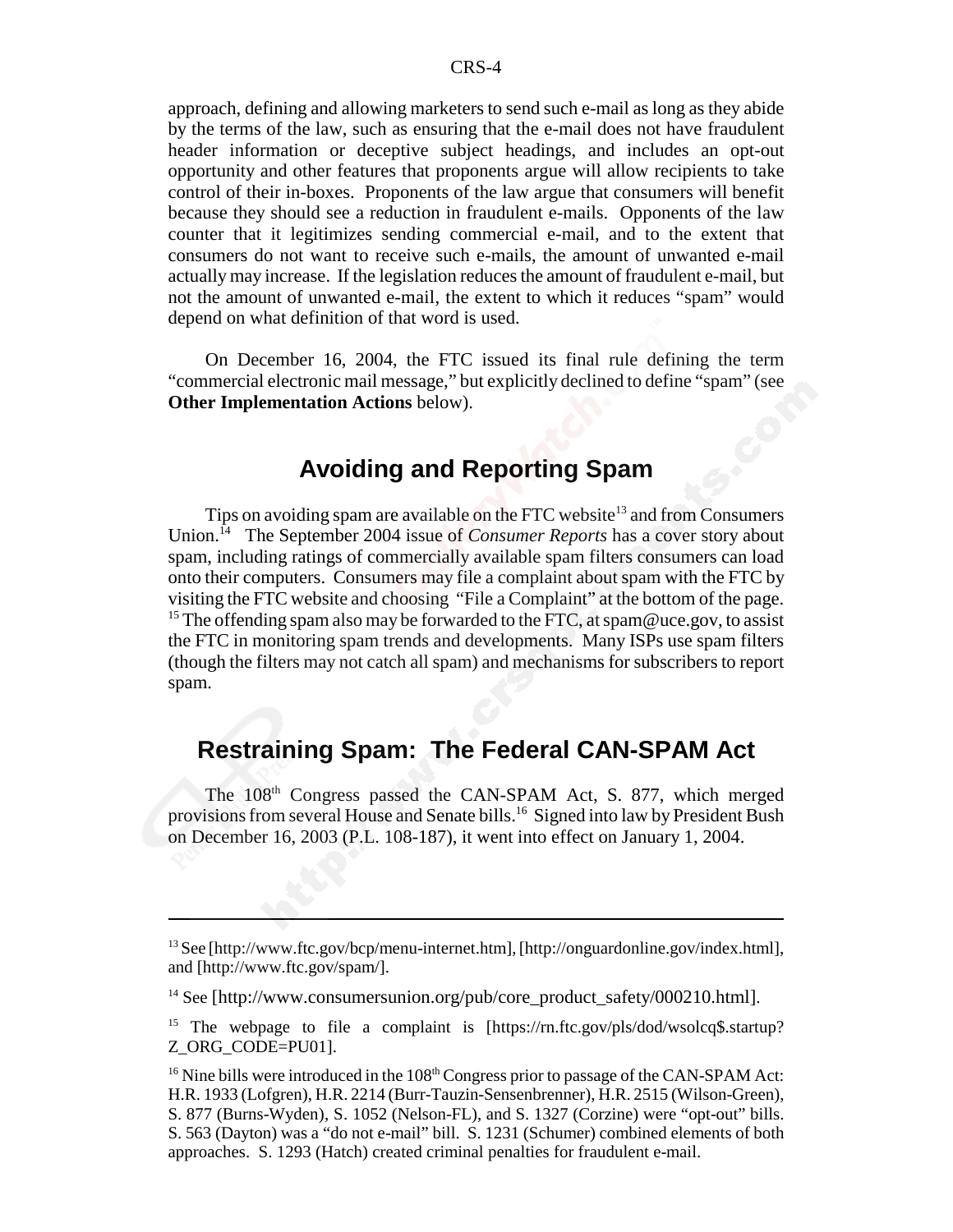The Senate originally passed S. 877 on October 22, 2003, by a vote of 97-0. As passed at that time, the bill<sup>17</sup> combined elements from several of the Senate bills. The House passed (392-5) an amended version of S. 877 on November 21, 2003, melding provisions from the Senate-passed bill and several House bills. The Senate concurred in the House amendment, with an amendment, on November 25, through unanimous consent. The Senate amendment included several revisions, requiring the House to vote again on the bill. The House agreed with the Senate amendment by unanimous consent on December 8, 2003.

#### **Summary of Major Provisions**

P.L. 108-187 includes the following major provisions.

- Commercial e-mail may be sent to recipients as long as the message conforms with the following requirements:
	- transmission information in the header is not false or misleading;
	- subject headings are not deceptive;

 — a functioning return e-mail address or comparable mechanism is included to enable recipients to indicate they do not wish to receive future commercial e-mail messages from that sender at the e-mail address where the message was received (**the "opt-out" requirement**);

— the e-mail is not sent to a recipient by the sender, or anyone acting on behalf of the sender, more than 10 days after the recipient has opted-out, unless the recipient later gives affirmative consent to receive the e-mail (i.e., opts back in); and

 — the e-mail must be clearly and conspicuously identified as an advertisement or solicitation (although the legislation does not state how or where that identification must be made).

- ! Commercial e-mail is defined as e-mail, the primary purpose of which is the commercial advertisement or promotion of a commercial product or service (including content on an Internet website operated for a commercial purpose). It does not include transactional or relationship messages (see next bullet). The act directs the FTC to issue regulations within 12 months of enactment to define the criteria to facilitate determination of an e-mail's primary purpose. The FTC did so on December 16, 2004 (see **Other Implementation Actions** below).
- Some requirements (including the prohibition on deceptive subject headings, and the opt-out requirement) do not apply if the message is a "transactional or relationship message," which include various types of notifications, such as periodic notifications of account balance or other information regarding a subscription, membership,

<sup>&</sup>lt;sup>17</sup> The original Senate-passed bill contained a Title not related to spam (Title II — Realtime Writers Act), which is not discussed in this report. It was not included in the amended version of S. 877 passed by the Senate November 25.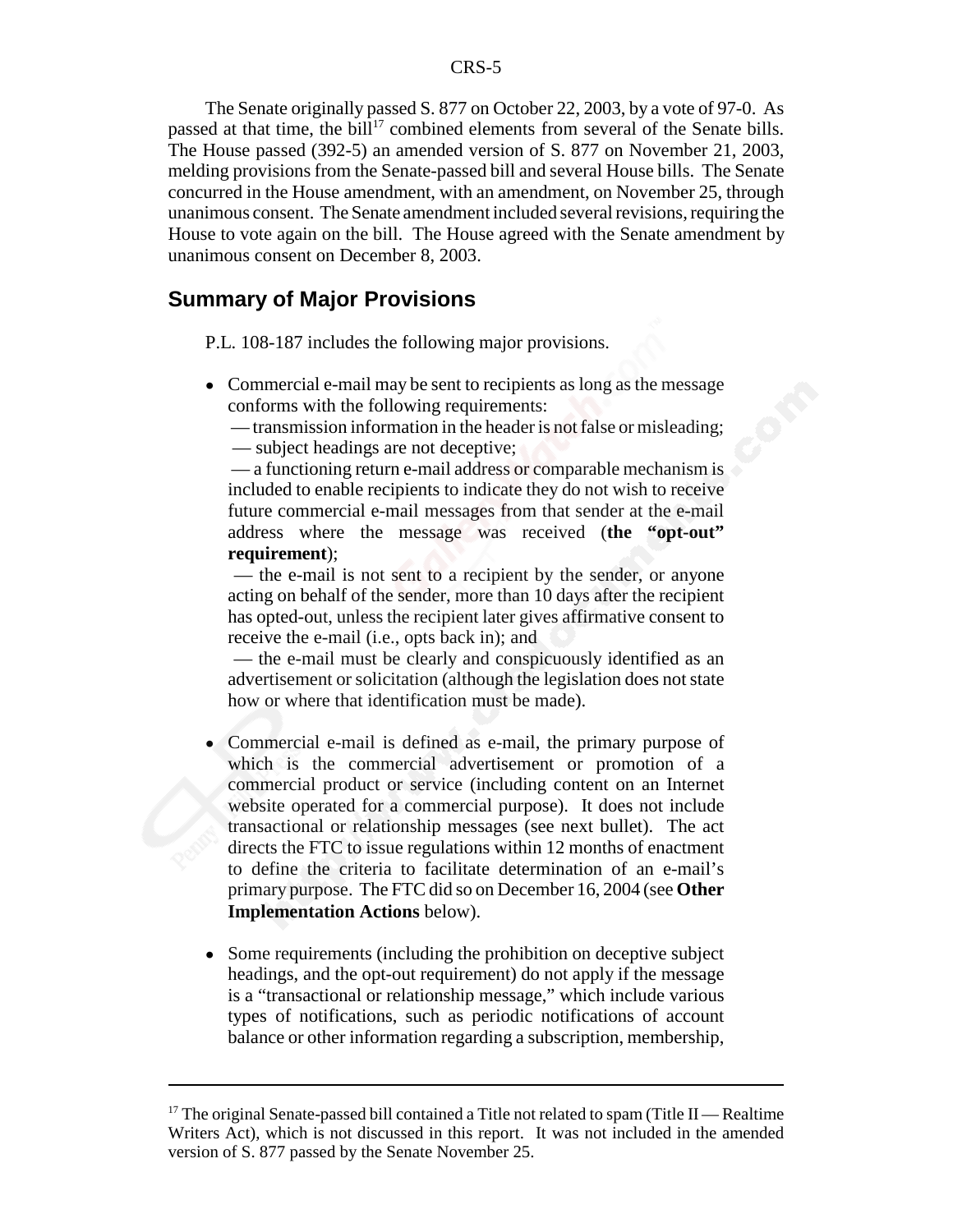account, loan or comparable ongoing commercial relationship involving the ongoing purchase or use by the recipient of products or services offered by the sender; providing information directly related to an employment relationship or related benefit plan in which the recipient is currently involved, participating, or enrolled; or delivering goods or services, including product updates or upgrades, that the recipient is entitled to receive under the terms of a transaction that the recipient has previously agreed to enter into with the sender. The act allows, but does not require, the FTC to modify that definition.

- Sexually oriented commercial e-mail must include, in the subject heading, a "warning label" to be prescribed by the FTC (in consultation with the Attorney General), indicating its nature. The warning label does not have to be in the subject line, however, if the message that is initially viewable by the recipient does not contain the sexually oriented material, but only a link to it. In that case, the warning label, and the identifier, opt-out, and physical address required under section 5 (a)(5) of the act; must be contained in the initially viewable e-mail message as well. Sexually oriented material is defined as any material that depicts sexually explicit conduct, unless the depiction constitutes a small and insignificant part of the whole, the remainder of which is not primarily devoted to sexual matters. These provisions do not apply, however, if the recipient has given prior affirmative consent to receiving such emails.
- Businesses may not knowingly promote themselves with e-mail that has false or misleading transmission information.
- State laws specifically related to spam are preempted, but not other state laws that are not specific to electronic mail, such as trespass, contract, or tort law, or other state laws to the extent they relate to fraud or computer crime.
- Violators may be sued by FTC, state attorneys general, and ISPs (but not by individuals).
- Violators of many of the provisions of the act are subject to statutory damages of up to \$250 per e-mail, to a maximum of up to \$2 million, which may be tripled by the court (to \$6 million) for "aggravated violations."
- Violators may be fined, or sentenced to up to 3 or five years in prison (depending on the offense), or both, for accessing someone else's computer without authorization and using it to send multiple commercial e-mail messages; sending multiple commercial e-mail messages with the intent to deceive or mislead recipients or ISPs as to the origin of such messages; materially falsifying header information in multiple commercial e-mail messages; registering for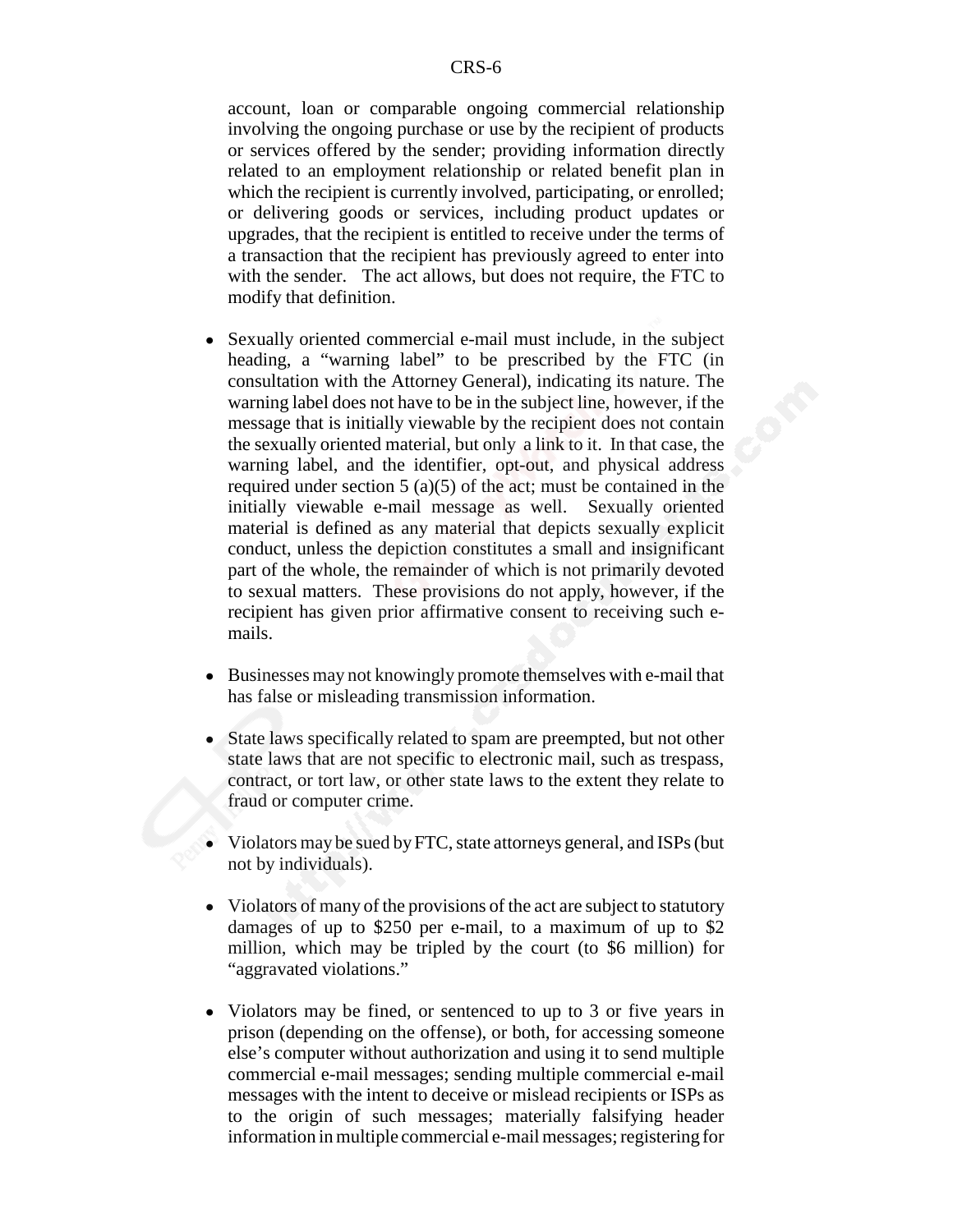five or more e-mail accounts or online user accounts, or two or more domain names, using information that materially falsifies the identity of the actual registrant, and sending multiple commercial e-mail messages from any combination of such accounts or domain names; or falsely representing oneself to be the registrant or legitimate successor in interest to the registrant of five of more Internet Protocol addresses, and sending multiple commercial e-mail messages from such addresses. "Multiple" means more than 100 email messages during a 24-hour period, more than 1,000 during a 30-day period, or more than 10,000 during a one-year period. Sentencing enhancements are provided for certain acts.

• The Federal Communications Commission, in consultation with the FTC, must prescribe rules to protect users of wireless devices from unwanted commercial messages. (The rules were issued in August 2004. See CRS Report RL31636, *Wireless Privacy and Spam: Issues for Congress*, by Marcia S. Smith, for more on this topic.)

#### **Conversely, the act does not** —

- ! Create a "Do Not Email registry" where consumers can place their e-mail addresses in a centralized database to indicate they do not want commercial e-mail. The law requires only that the FTC develop a plan and timetable for establishing such a registry and to inform Congress of any concerns it has with regard to establishing it. (The FTC released that report in June 2004; see next section).
- ! Require that consumers "opt-in" before receiving commercial email.
- Require commercial e-mail to include an identifier such as "ADV" in the subject line to indicate it is an advertisement. The law does require the FTC to report to Congress within 18 months of enactment on a plan for requiring commercial e-mail to be identifiable from its subject line through use of "ADV" or a comparable identifier, or compliance with Internet Engineering Task Force standards, or an explanation of any concerns FTC has about such a plan.
- ! Include a "bounty hunter" provision to financially reward persons who identify a violator and supply information leading to the collection of a civil penalty, although the FTC must submit a report to Congress within nine months of enactment setting forth a system for doing so. (The study was released in September 2004; see **Other Implementation Actions** below).

#### **Opt-In, Opt-Out, and a "Do Not Email" Registry**

Much of the debate on how to stop spam focuses on whether consumers should be given the opportunity to "opt-in" (where prior consent is required) or "opt-out"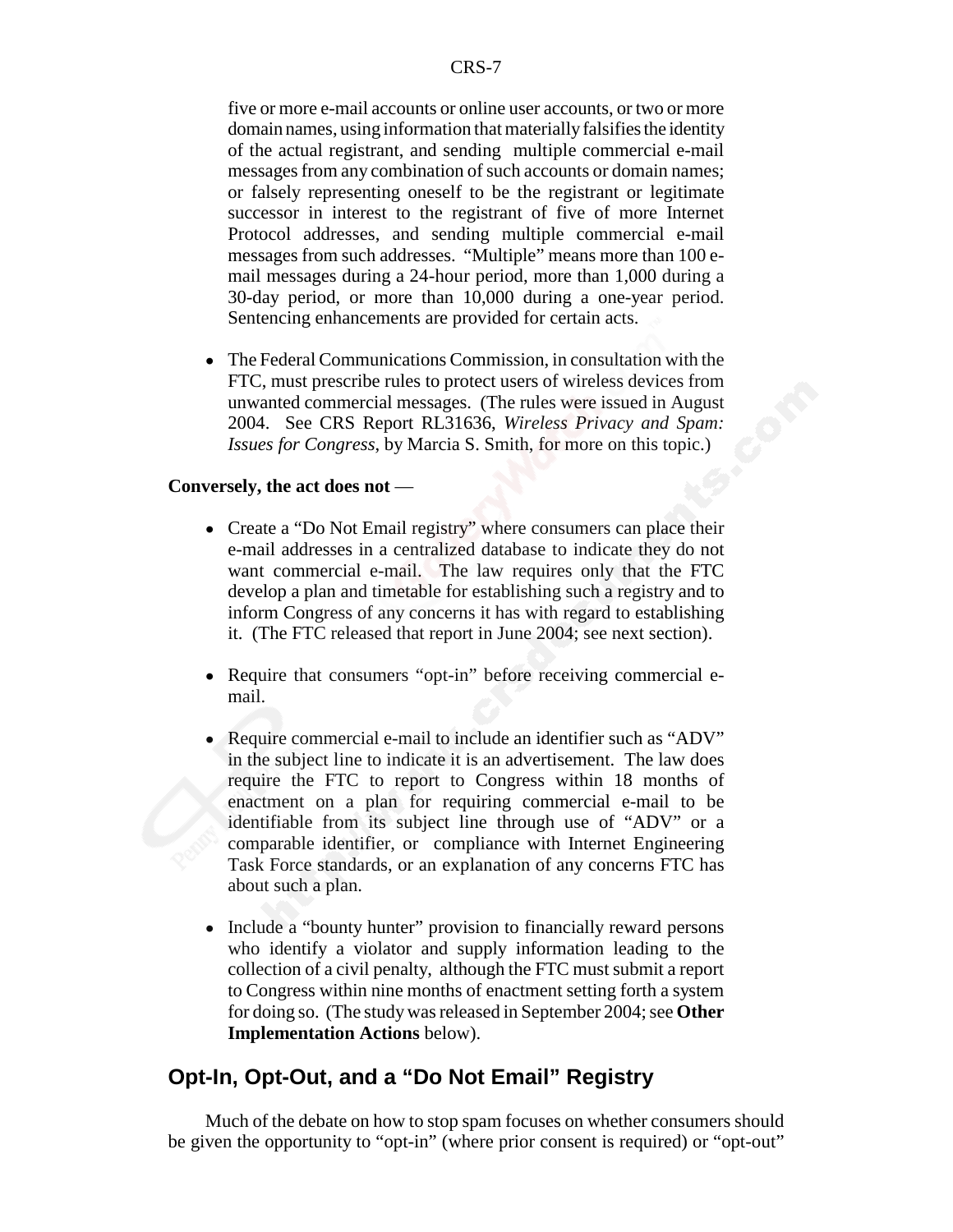(where consent is assumed unless the consumer notifies the sender that such e-mails are not desired) of receiving UCE or all commercial e-mail. The CAN-SPAM Act is an "opt out" law, requiring senders of all commercial e-mail to provide a legitimate<sup>18</sup> opt-out opportunity to recipients.

During debate on the CAN-SPAM Act, several anti-spam groups argued that the legislation should go further, and prohibit commercial e-mail from being sent to recipients unless they opt-in, similar to a policy adopted by the European Union (see below). Eight U.S. groups, including Junkbusters, the Coalition Against Unsolicited Commercial Email (CAUCE), and the Consumer Federation of America, wrote a letter to several Members of Congress expressing their view that the opt-out approach (as in P.L. 108-187) would "undercut those businesses who respect consumer preferences and give legal protection to those who do not."19 Some of the state laws (see below) adopted the opt-in approach, including California's anti-spam law.

The European Union adopted an opt-in requirement for e-mail, which became effective October 31, 2003.<sup>20</sup> Under the EU policy, prior affirmative consent of the recipient must be obtained before sending commercial e-mail unless there is an existing customer relationship. In that case, the sender must provide an opt-out opportunity. The EU directive sets the broad policy, but each member nation must pass its own law as to how to implement it. $^{21}$ 

 As noted, Congress chose opt-out instead of opt-in, however. One method of implementing opt-out is to create a "Do Not Email" registry where consumers could place their names on a centralized list to opt-out of all commercial e-mail instead of being required to respond to individual e-mails. The concept is similar to the National Do Not Call registry where consumers can indicate they do not want to receive telemarketing calls. During consideration of the CAN-SPAM Act, then-FTC Chairman Timothy Muris and other FTC officials repeatedly expressed skepticism about the advisability of a Do Not Email registry despite widespread public support for it.<sup>22</sup> One worry is that the database containing the e-mail addresses of all those

<sup>&</sup>lt;sup>18</sup> Some spam already contains instructions, usually to send a message to an e-mail address, for how a recipient can opt-out. However, in many cases this is a ruse by the sender to trick a recipient into confirming that the e-mail has reached a valid e-mail address. The sender then sends more spam to that address and/or includes the e-mail address on lists of e-mail addresses that are sold to bulk e-mailers. It is virtually impossible for a recipient to discern whether the proffered opt-out instructions are genuine or duplicitous.

<sup>&</sup>lt;sup>19</sup> See [http://www.cauce.org/pressreleases/20030522.shtml].

<sup>20</sup> See [http://www.europa.eu.int/scadplus/leg/en/lvb/l24120.htm].

 $21$  Not all EU nations have yet passed such legislation. According to the Associated Press (December 7, 2003, 12:30), the EU asked nine countries (Belgium, Germany, Greece, Finland, France, Luxembourg, the Netherlands, Portugal, and Sweden) to provide within two months an explanation of when they will pass such legislation. AP identified six countries that have taken steps to implement the EU law: Austria, Britain, Denmark, Ireland, Italy, and Spain. Sweden reportedly adopted spam legislation in March 2004.

 $^{22}$  A survey by the ePrivacy Group found that 74% of consumers want such a list. Bowman, Lisa. "Study: Do-Not-Spam Plan Winning Support," c|net news.com, July 23, 2003, 12:28 (continued...)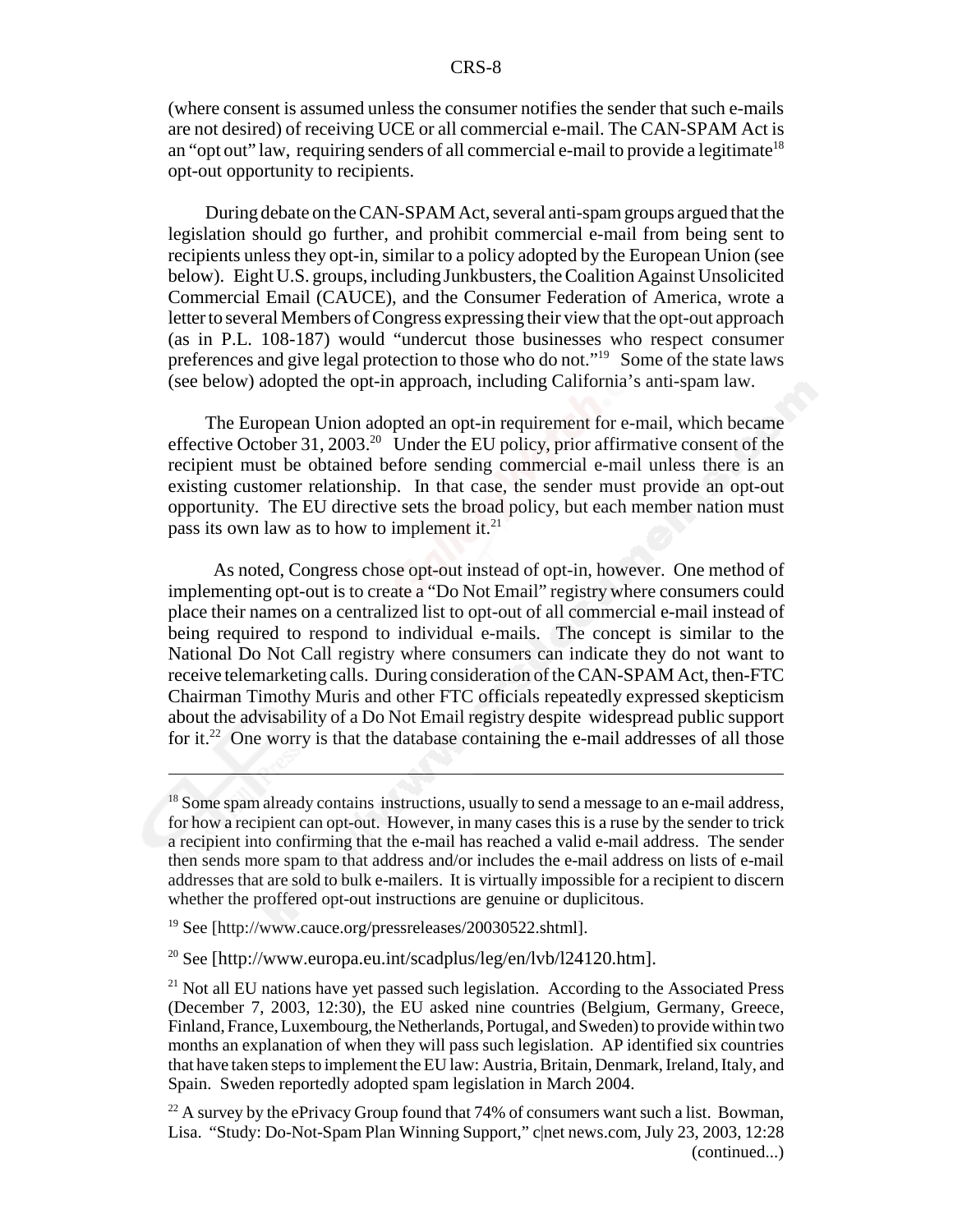who do not want spam would be vulnerable to hacking, or spammers otherwise might be able to use it to obtain the e-mail addresses of individuals who explicitly do not want to receive spam. In an August 19, 2003, speech to the Aspen Institute, Mr. Muris commented that the concept of a Do Not Email registry was interesting, "but it is unclear how we can make it work" because it would not be enforceable.<sup>23</sup> "If it were established, my advice to consumers would be: Don't waste the time and effort to sign up."

Following initial Senate passage of S. 877, an unnamed FTC official was quoted by the *Washington Post* as saying that the FTC's position on the registry is unchanged, and "Congress would have to change the law" to require the FTC to create it.<sup>24</sup> After the House passed S. 877, Mr. Muris released a statement complimenting Congress on taking a positive step in the fight against spam, but cautioned again that legislation alone will not solve the problem.25

**CAN-SPAM Act Provision.** The CAN-SPAM Act did not require the FTC to create a Do Not Email registry.<sup>26</sup> Instead, it required the FTC to submit a plan and timetable for establishing a registry, authorized the FTC to create it, and instructed the FTC to explain to Congress any concerns about establishing it.

**FTC Implementation.** The FTC issued its report to Congress on June 15,  $2004.<sup>27</sup>$  The report concluded that without a technical system to authenticate the origin of e-mail messages, a Do Not Email registry would not reduce the amount of spam, and, in fact, might increase it. (See below, **Restraining Spam — Non-Legislative Approaches**, for more on authentication.)

The FTC report stated that "spammers would most likely use a Registry as a mechanism for verifying the validity of e-mail addresses and, without authentication, the Commission would be largely powerless to identify those responsible for misusing the Registry. Moreover, a Registry-type solution to spam would raise serious security, privacy, and enforcement difficulties." (p. I) The report added that

<sup>24</sup> Krim, Jonathan. "Senate Votes 97-0 to Restrict E-Mail Ads; Bill Could Lead to No-Spam Registry." *Washington Post*, October 23, 2003, p. A1 (via Factiva).

<sup>25</sup> U.S. Federal Trade Commission. Statement of Timothy J. Muris Regarding Passage of the Can-Spam Act of 2003. November 21, 2003. [http://www.ftc.gov/opa/ 2003/11/spamstmt.htm]

<sup>26</sup> The FTC issued a warning to consumers in February 2004 that a website (unsub.us) promoting a National Do Not Email Registry is a sham and might be collecting e-mail addresses to sell to spammers. See [http://www.ftc.gov/opa/2004/02/spamcam.htm].

<sup>27</sup> U.S. Federal Trade Commission. National Do Not Email Registry: A Report to Congress. Washington, FTC, June 2004. A press release, and a link to the report, is available at [http://www.ftc.gov/opa/2004/06/canspam2.htm].

 $22$  (...continued) PM PT.

<sup>&</sup>lt;sup>23</sup> Muris, Timothy. The Federal Trade Commission and the Future Development of U.S. Consumer Protection Policy. Remarks to the Aspen Summit, Aspen, CP, August 19, 2003. [http://www.ftc.gov/speeches/muris/030819aspen.htm].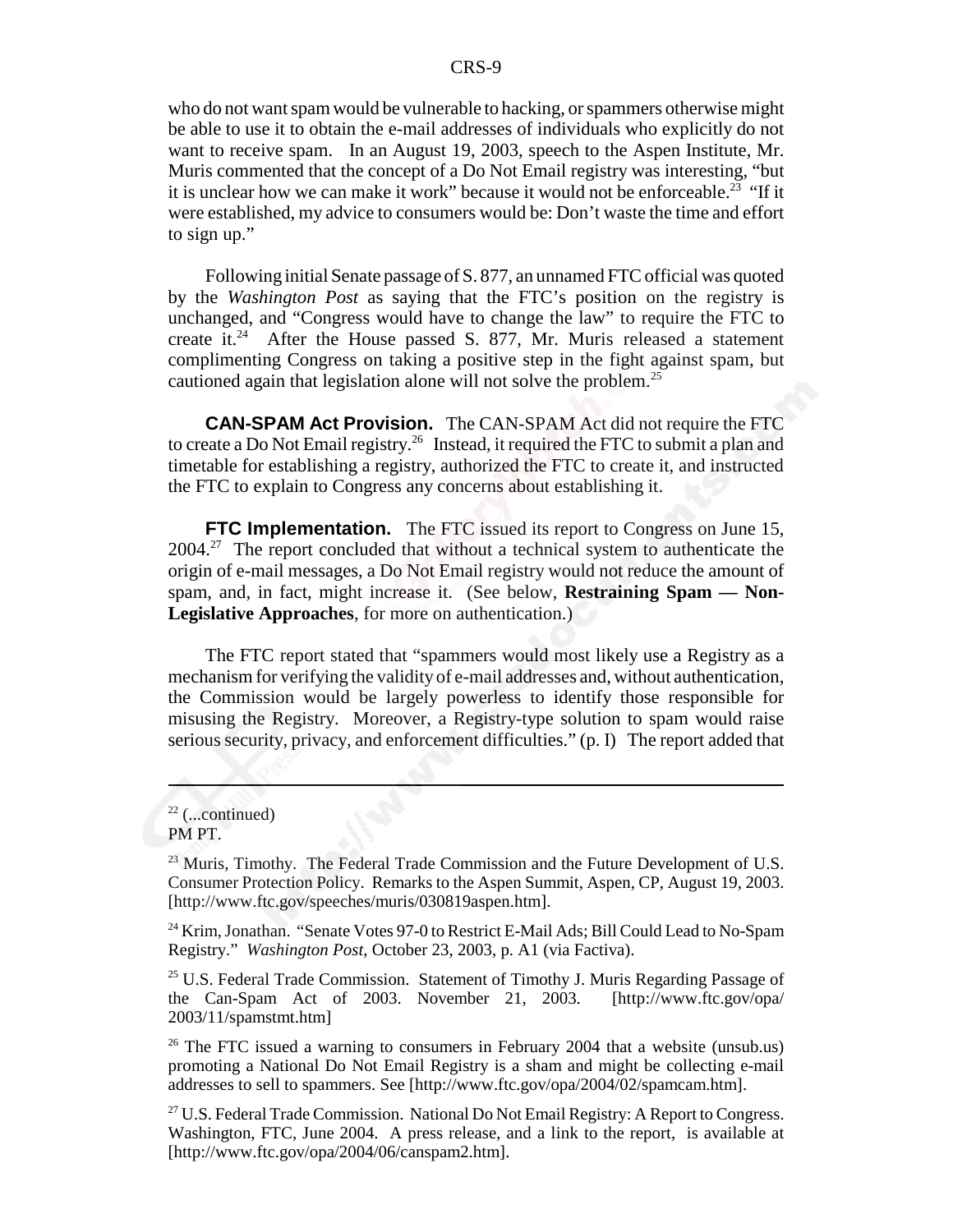protecting children from "the Internet's most dangerous users, including pedophiles," would be difficult if the Registry identified accounts used by children in order to assist legitimate marketers from sending inappropriate messages to them. (p. I) The FTC described several registry models that had been suggested, and computer security techniques that some claimed would eliminate or alleviate security and privacy risks. The FTC stated that it carefully examined those techniques — a centralized scrubbing of marketers' distribution lists, converting addresses to oneway hashes (a cryptographic approach), and seeding the Registry with "canary" email addresses — to determine if they could effectively control the risks "and has concluded that none of them would be effective." (p. 16)

The FTC concluded that a necessary prerequisite for a Do Not Email registry is an authentication system that prevents the origin of e-mail messages from being falsified, and proposed a program to encourage the adoption by industry of an authentication standard. If a single standard does not emerge from the private sector after a sufficient period of time, the FTC report said the Commission would initiate a process to determine if a federally mandated standard is required. If the government mandates a standard, the FTC would then consider studying whether an authentication system, coupled with enforcement or other mechanisms, had substantially reduced the amount of spam. If not, the Commission would then reconsider whether or not a Do Not Email registry is needed.

On August 1, 2005, the FTC issued a press release summarizing the results of testing it had conducted to determine if online retailers were honoring opt-out requests. The FTC found that 89% of the merchants it tested did, in fact, stop sending e-mails when requested to do so.<sup>28</sup>

#### **Labels**

Another approach to restraining spam is requiring that senders of commercial e-mail use a label, such as "ADV," in the subject line of the message, so the recipient will know before opening an e-mail message that it is an advertisement. That would also make it easier for spam filtering software to identify commercial e-mail and eliminate it. Some propose that adult-oriented spam have a special label, such as ADV-ADLT, to highlight that the e-mail may contain material or links that are inappropriate for children, such as pornography.

**CAN-SPAM Act Provision.** The CAN-SPAM Act: (1) requires clear and conspicuous identification that a commercial e-mail is an advertisement, but is not specific about how or where that identification must be made; (2) requires the FTC to prescribe warning labels for sexually-oriented e-mails within 120 days of enactment; and (3) requires the FTC to submit a report within 18 months of enactment setting forth a plan for requiring commercial e-mail to be identifiable from its subject line using ADV or a comparable identifier, or by means of compliance with Internet Engineering Task Force standards. However, the clear and conspicuous identification that a commercial e-mail is an advertisement, and the warning label for

<sup>28</sup> FTC Survey Tests Top E-Tailers' Compliance with Can-spam's Opt-Out Provisions. August 1, 2005. See [http://www.ftc.gov/opa/2005/08/optout.htm].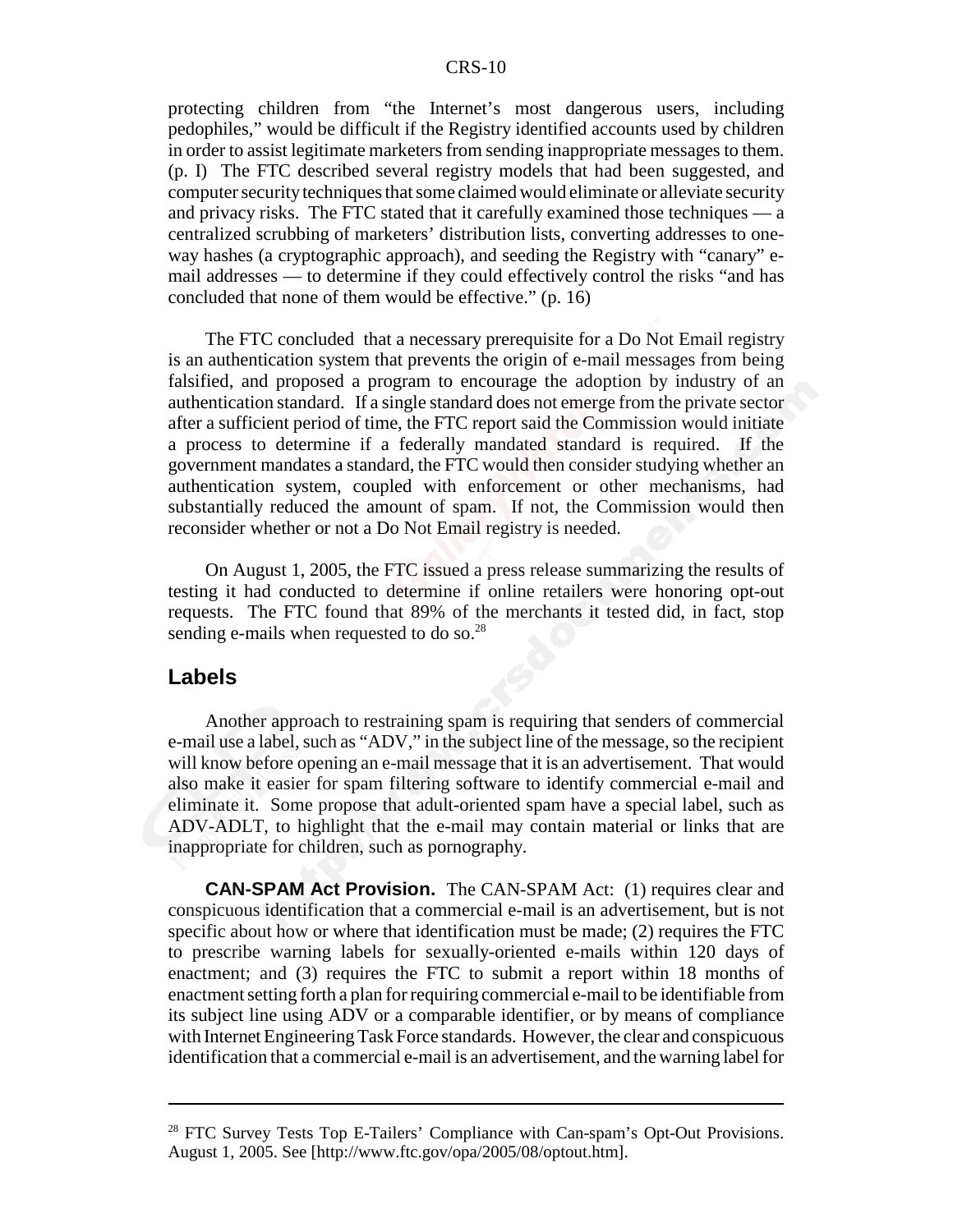sexually-oriented material, are not required if the recipient has given prior affirmative consent to receipt of such messages.

**FTC Implementation.** On May 19, 2004, an FTC rule regarding labeling of sexually oriented commercial e-mail went into effect. The rule was adopted by the FTC (5-0) on April 13, 2004. A press release and the text of the ruling are available on the FTC's website.<sup>29</sup> The rule requires that the mark "SEXUALLY-EXPLICIT" be included both in the subject line of any commercial e-mail containing sexually oriented material, and in the body of the message in what the FTC called the "electronic equivalent of a 'brown paper wrapper.'" The FTC explained that the "brown paper wrapper" is what a recipient initially sees when opening the e-mail, and it may not contain any other information or images except what the FTC prescribes. The rule also clarifies that the FTC interprets the CAN-SPAM Act provisions to include both visual images and written descriptions of sexually explicit conduct.

On July 20, 2005, the FTC announced that it had charged seven companies with violating federal laws requiring these labels. Four of the companies settled with the FTC, which imposed a total of \$1.159 million in civil penalties. U.S. District Court suits were filed against the other three companies.<sup>30</sup>

The act also required the FTC to submit a report to Congress on a plan for making commercial e-mail identifiable from its subject line, or to explain what concerns would lead the FTC to recommend against such a plan. That report was submitted in June 2005. It concluded that requiring UCE senders to use a prefix such as ADV probably would not result in less spam.

Experience with subject line labeling requirements in the states and in other countries does not support the notion that such requirements are an effective means of reducing spam.... Indeed, spam filters widely available at little or no cost ... more effectively empower consumers to set individualized email preferences to reduce unwanted UCE from both spammers and legitimate marketers. Mandatory subject line labeling, by comparison, would be an imprecise tool ... that, at best, might make it easier to segregate *labeled* UCE from *unlabeled* UCE. ... [I]t is extremely unlikely that outlaw spammers would comply with a requirement to label the email messages they send. By contrast, legitimate marketers likely *would* comply.... As a result ... labeled UCE messages sent by law-abiding senders would be filtered out. Meanwhile, unlabeled UCE messages sent by outlaw spammers would still reach consumers' in-boxes.31 (Italics in original.)

#### **Other Implementation Actions**

The act required the FTC or the Federal Communications Commission (FCC) to take a number of other actions with regard to implementing the CAN-SPAM Act.

 $^{29}$  See [http://www.ftc.gov/opa/2004/04/adultlabel.htm].

<sup>&</sup>lt;sup>30</sup> FTC Cracks Down on Illegal "X-Rated" Spam. July 20, 2005. [http://www.ftc.gov/opa/2005/07/alrsweep.htm]

<sup>&</sup>lt;sup>31</sup> FTC. Subject Line Labeling As A Weapon Against Spam: A Report to Congress. June 17, 2005. p. i-ii. [http://www.ftc.gov/reports/canspam05/050616canspamrpt.pdf]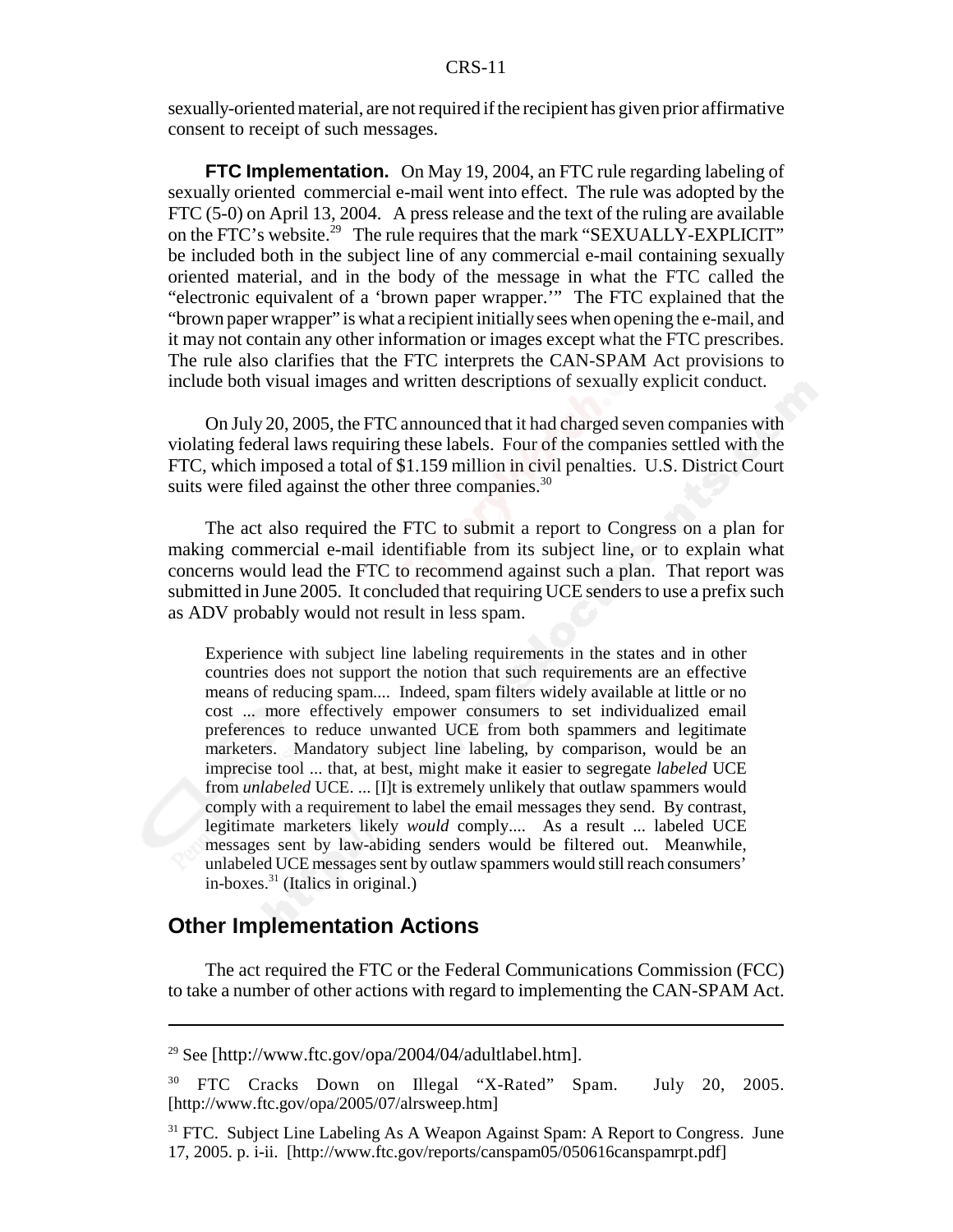The FTC routinely issues Notices of Proposed Rulemaking or the results thereof regarding this act, which are too numerous to include in this report. Selected issues are addressed below. See the FTC's spam website [http://www.ftc.gov/spam] for more information.

**Wireless Spam.** The act required the FCC to issue regulations concerning spam on wireless devices such as cell phones. The FCC issued those regulations in August 2004.32

**"Bounty Hunter" Provision.** The act required the FTC to conduct a study on whether rewarding persons who identify a spammer and supply information leading to the collection of a civil penalty could be an effective technique for controlling spam (the "bounty hunter" provision). The study was released on September 15, 2004.<sup>33</sup> The FTC concluded that the benefits of such a system are unclear because, for example, without large rewards (in the \$100,000 to \$250,000 range) and a certain level of assurance that they would receive the reward, whistleblowers might not be willing to assume the risks of providing such information. The FTC offered five recommendations if Congress wants to pursue such an approach:

- tie eligibility for a reward to imposition of a final court order, instead of to collecting a civil penalty;
- fund the rewards through congressional appropriations, instead of through collected civil penalties;
- restrict reward eligibility to insiders with high-value information;
- exempt FTC decisions on eligibility for rewards from judicial or administrative review; and
- establish reward amounts high enough to attract insiders with highvalue information.

**Definition of "Primary Purpose".** The act required the FTC to issue regulations, within one year of enactment, defining the relevant criteria to facilitate determination of an e-mail's "primary purpose." The FTC issued its final rule on December 16, 2004, exactly one year after the law was enacted. According to the FTC's press release, <sup>34</sup> the final rule clarifies that the Commission does not intend to regulate non-commercial speech. It differentiates between commercial content and "transactional or relationship" content in defining the primary purpose of an e-mail message.

<sup>32</sup> See CRS Report RL31636, *Wireless Privacy and Spam: Issues for Congress*, for more information.

<sup>&</sup>lt;sup>33</sup> A press release is available at [http://www.ftc.gov/opa/2004/09/bounty.htm], and the report, A CAN-Spam Informant Reward System, is available at [http://www.ftc.gov/ reports/rewardsys/040916rewardsysrpt.pdf].

<sup>&</sup>lt;sup>34</sup> FTC press release, FTC Issues Final Rule Defining What Constitutes a "Commercial" Electronic Mail Message," December 16, 2004.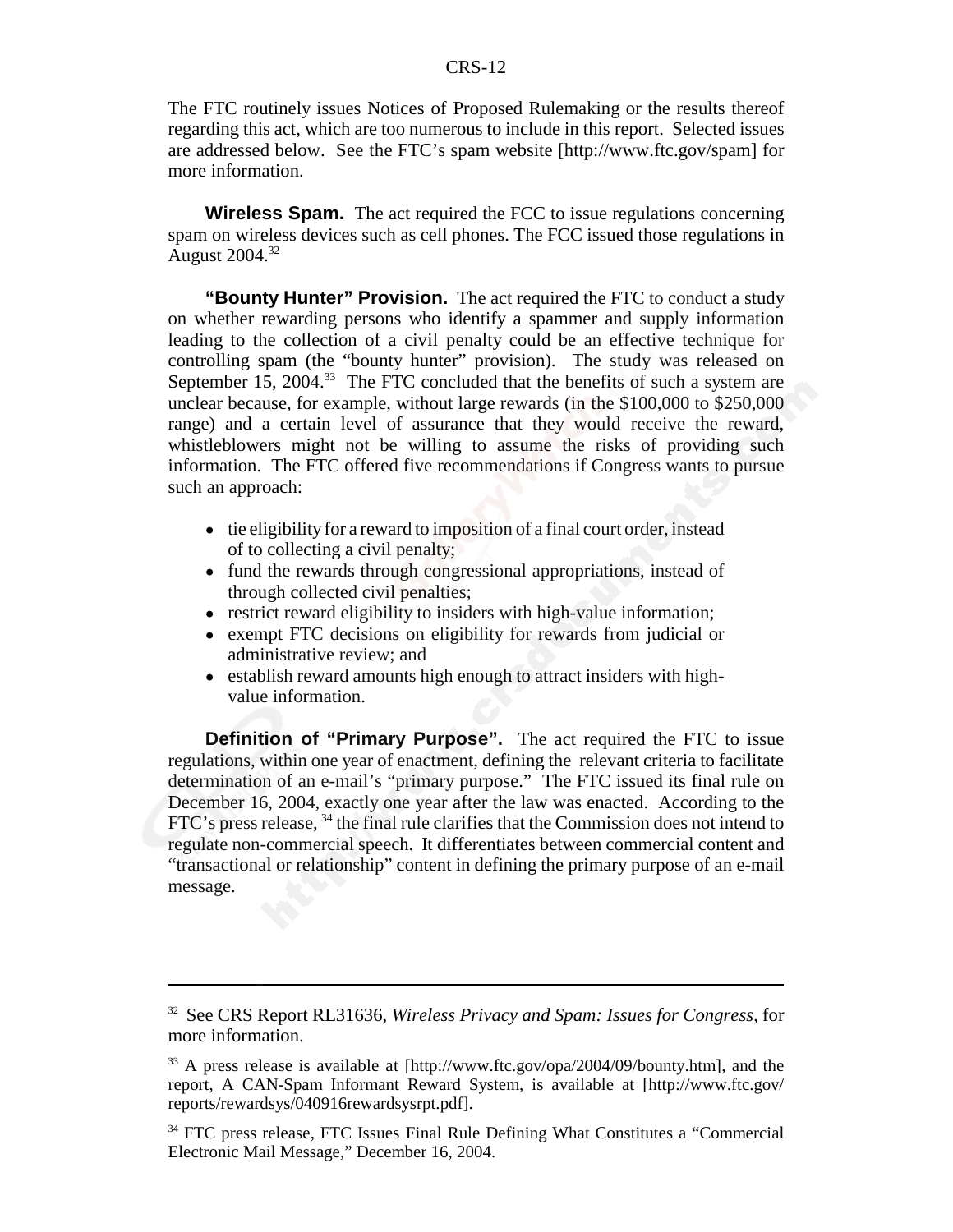- ! If an e-mail contains only a commercial advertisement or promotion of a commercial product or service, its primary purpose is deemed to be commercial.
- If an e-mail contains both commercial content and transactional or relationship content, the primary purpose is deemed to be commercial if the recipient would likely conclude that it was commercial through reasonable interpretation of the subject line, or if the transactional and relationship content does not appear in whole or in substantial part at the beginning of the body of the message.
- ! If an e-mail contains both commercial content, and content that is neither commercial content nor transactional or relationship content, the primary purpose is deemed to be commercial if the recipient would likely conclude that it was commercial through reasonable interpretation of the subject line, or if the recipient would likely conclude the primary purpose was commercial through reasonable interpretation of the body of the message.
- If an e-mail contains only transactional or relationship content, it is not deemed to be a commercial e-mail message.

"Commercial" content is defined in the final rule as "the commercial advertisement or promotion of a commercial product or service," which includes "content on an Internet website operated for a commercial purpose." That is the same as the definition in the CAN-SPAM Act.<sup>35</sup>

The FTC specifically declined to define the term "spam" because the act sets forth a regulatory scheme built around the terms "commercial electronic mail message" and "transactional or relationship message."<sup>36</sup>

#### **Legal Actions Based on the CAN-SPAM Act**

Many lawsuits have been brought against spammers. The following discussion is illustrative, not comprehensive.

On April 29, 2004, the FTC announced that it had filed a civil lawsuit against a Detroit-based spam operation, Phoenix Avatar, and the Department of Justice (DOJ) announced that it had arrested two (and were seeking two more) Detroit-area men associated with the company who are charged with sending hundreds of thousands of spam messages using false and fraudulent headers.37 The FTC charged

<sup>&</sup>lt;sup>35</sup> The FTC's notice of proposed rulemaking had a slightly different definition. The final rule emphasizes that, in the final rule, the definition is the same as in the act.

<sup>36</sup> This explanation is offered on p. 11 of the text of the *Federal Register* notice as it appears on the FTC website at [http://www.ftc.gov/opa/2005/01/primarypurp.htm].

<sup>37 (1)</sup> FTC Announces First Can-Spam Act Cases. [http://www.ftc.gov/opa/2004/ 04/040429canspam.htm]; (2) Department of Justice Announces Arrests of Detroit-Area Men (continued...)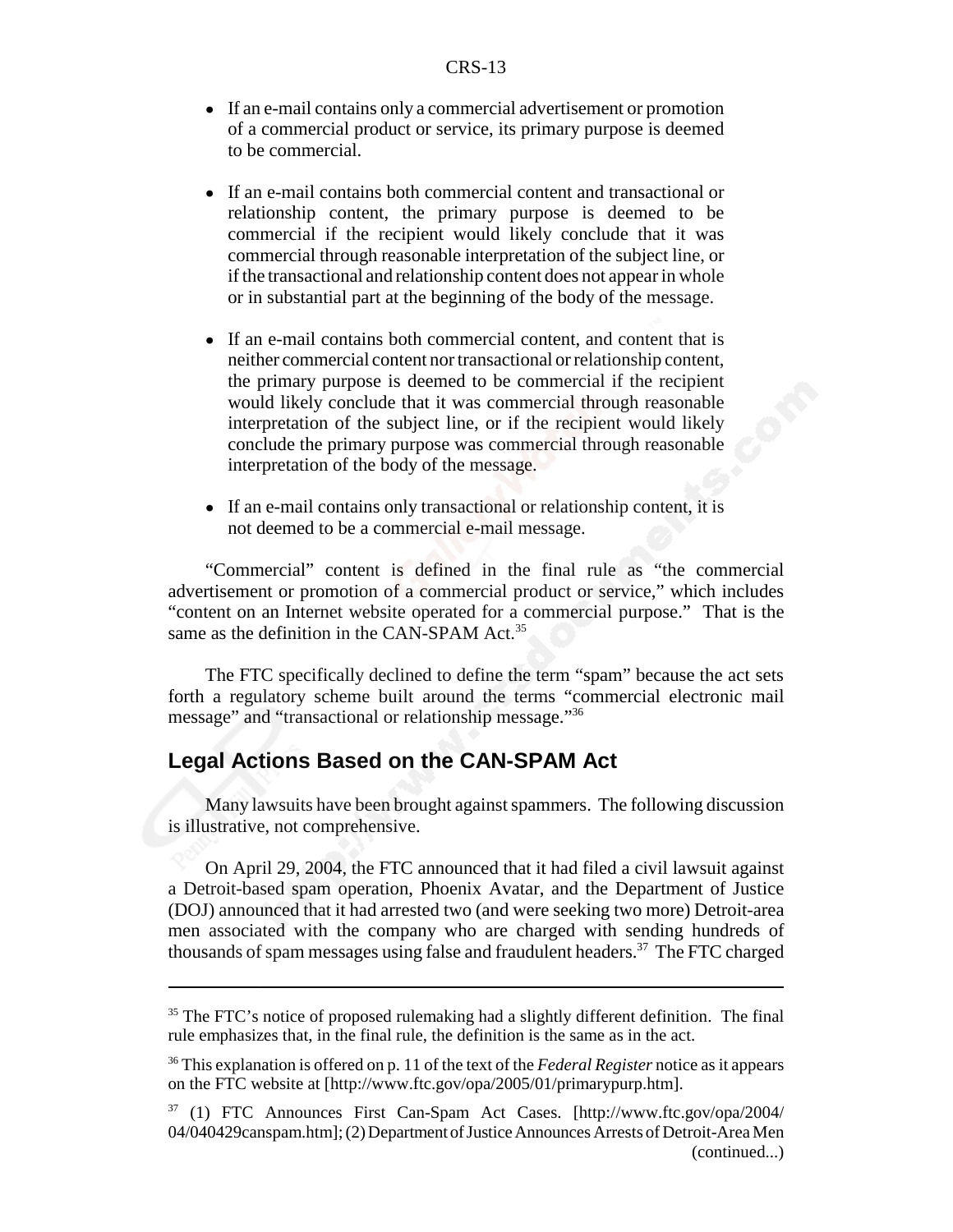Phoenix Avatar with making deceptive claims about a diet patch sold via the spam in violation of the FTC Act, and with violations of the CAN-SPAM Act because the spam did not contain a valid opt-out opportunity and the "reply to" and "from" addresses were fraudulent. The DOJ filed criminal charges against the men under the CAN-SPAM Act for sending multiple commercial e-mails with materially false or fraudulent return addresses. According to the FTC, from January 1, 2004 until the lawsuit was filed, about 490,000 of the spam messages forwarded by consumers to the FTC were linked to Avatar Phoenix.

The FTC simultaneously announced that it had filed a legal action against an Australian spam enterprise operating out of Australia and New Zealand called Global Web Promotions. The FTC stated that it was assisted by the Australian Competition and Consumer Commission and the New Zealand Commerce Committee in bringing the case. According to the FTC, since January 1, 2004, among the spam forwarded by consumers to the FTC, about 399,000 are linked to Global Web Promotions. The FTC charges that a diet patch, and human growth hormone products, sold by Global Web Promotions are deceptive and in violation of the FTC Act. The products are shipped from within the United States. The FTC further charges that the spam violates the CAN-SPAM Act because of fraudulent headers.

The FTC also filed a complaint against six companies and five individuals who, the FTC alleges, acting as a single business enterprise, sent e-mails containing sexually-explicit content without the required warning label and violated other provisions of the Adult Labeling Rule, the CAN-SPAM Act, and the FTC Act.<sup>38</sup> A federal district court issued a Temporary Restraining Order against the defendants.

Separately, four of the largest ISPs — AOL, Earthlink, Microsoft, and Yahoo! — working together as part of the Anti-Spam Alliance, filed civil suits under the CAN-SPAM Act against hundreds of alleged spammers in March 2004.<sup>39</sup> The suits were filed in federal courts in California, Georgia, Virginia and Washington. A number of other suits since have been filed.

The Massachusetts Attorney General filed the first state CAN-SPAM case against a Florida business called DC Enterprises, and its proprietor William T. Carson in July 2004, which also was filed under the Massachusetts Consumer Protection Act.<sup>40</sup> That case was settled by DC Enterprises and Mr. Carson, who

 $37$  (...continued)

on Violations of the 'Can-Spam' Act. [http://www.usdoj.gov/opa/pr/2004/April/ 04\_crm\_281.htm].

<sup>&</sup>lt;sup>38</sup> FTC press release, Court Stops Spammers From Circulating Unwanted Sexually-Explicit E-mails, January 11, 2005. [http://www.ftc.gov/opa/2005/01/globalnetsolutions.htm].

<sup>39</sup> Mangalindan, Mylene. "Web Firms File Spam Suit Under New Law." *Wall Street Journal*, March 11, 2004, p. B4 (via Factiva).

<sup>&</sup>lt;sup>40</sup> Hines, Matt. "Massachusetts Files Suit Under Can-Spam." C|NET News.com, July 2, 2004, 11:54 am PDT.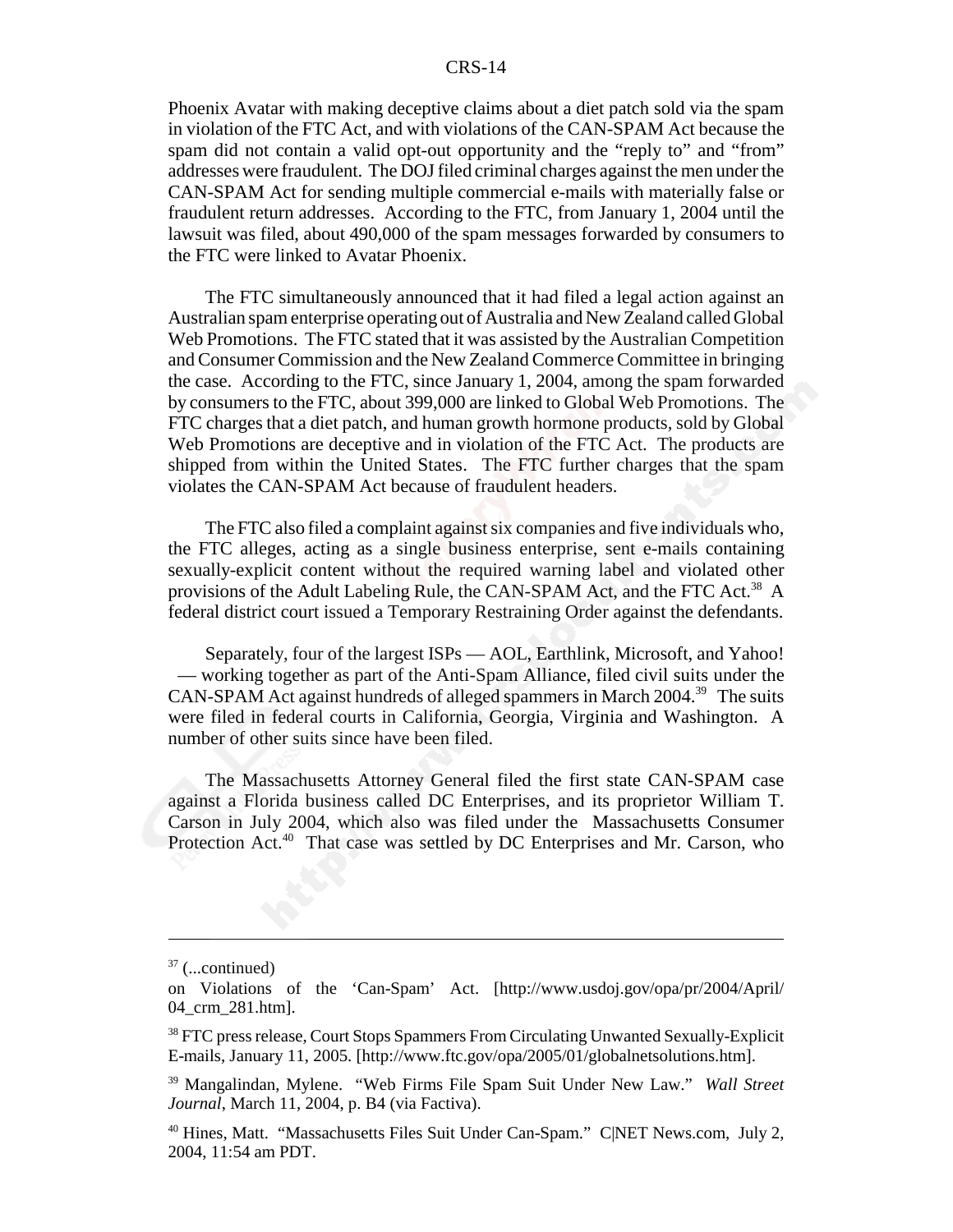agreed to pay \$25,000, halt further violations of the CAN-SPAM Act, and comply with state regulations regarding mortgage brokers. $41$ 

It should be noted, however, that some ISPs are having difficulty recovering monetary judgments from spam cases (though not necessarily cases brought under the CAN-SPAM Act). Microsoft, for example, reportedly has won \$620 million in iudgments, but has collected only  $$500,000.<sup>42</sup>$ 

#### **Reaction to and Effectiveness of the CAN-SPAM Act**

There is considerable interest in the effectiveness of the CAN-SPAM Act, but it should be noted that many observers continue to point out that legislation alone cannot solve the problem. Technological advances, in particular, are needed. Nonlegislative approaches to restraining spam are discussed later in this report.

**Immediate Reaction to the Law.** Both praise and criticism greeted enactment of the CAN-SPAM Act. Among those praising the law are marketing groups such as the DMA, $43$  ISPs such as America Online, $44$  and Microsoft chairman Bill Gates.<sup>45</sup> Generally, they support a single federal law, instead of a "patchwork" quilt" of state laws, and legislation that permits "legitimate" commercial e-mail while taking measures against fraudulent e-mail. The DMA did express reservations, however, about the provision authorizing the FTC to create a "Do Not Email" registry, even though the law does not, in fact, require the FTC to do so.

Some commercial e-mailers also appeared pleased. For example, Scott Richter, the president of an e-mail marketing firm in Colorado, expressed relief that the federal law preempted a stricter California law that was slated to become effective January 1, 2004 (discussed below). $46$ 

Critics include those who wanted opt-in legislation, including advocates of California's opt-in law. California State Senator Debra Bowen was quoted as saying that the CAN-SPAM Act, "... doesn't can spam. It legalizes it.... It's full of

<sup>41</sup> Bray, Hiawatha. "Spammer to Pay \$25,000 Settlement." *Boston Globe*, October 8, 2004, p. D3 (via Factiva).

<sup>42 &</sup>quot;ISPs Push to Collect Money from Spammers." *Communications Daily*, February 18, 2005, p. 9.

<sup>&</sup>lt;sup>43</sup> Direct Marketing Association press release. The DMA Supports National Anti-Spam Law. December 8, 2003. [http://www.the-dma.org/cgi/disppressrelease?article=531].

<sup>44</sup> America Online, an Industry Leader in the Fight for Tougher Anti-Spam Laws, Applauds Bipartisan Congressional Agreement and Action on Tough New Spam Laws, America Online, Press Release November 21, 2003[http://media.aoltimewarner.com/media/ newmedia/cb\_press\_view.cfm?release\_num=55253625]

<sup>45</sup> Gates, Bill. "A Spam-Free Future." *Washington Post*, November 24, 2003, p. A 21 (via Factiva).

<sup>46</sup> Quoted in: Andrews, Edmund L. and Saul Hansell. "Congress Set to Pass Bill That Restrains Unsolicited E-Mail." *New York Times*, November 22, 2003, p. 1 (via Factiva).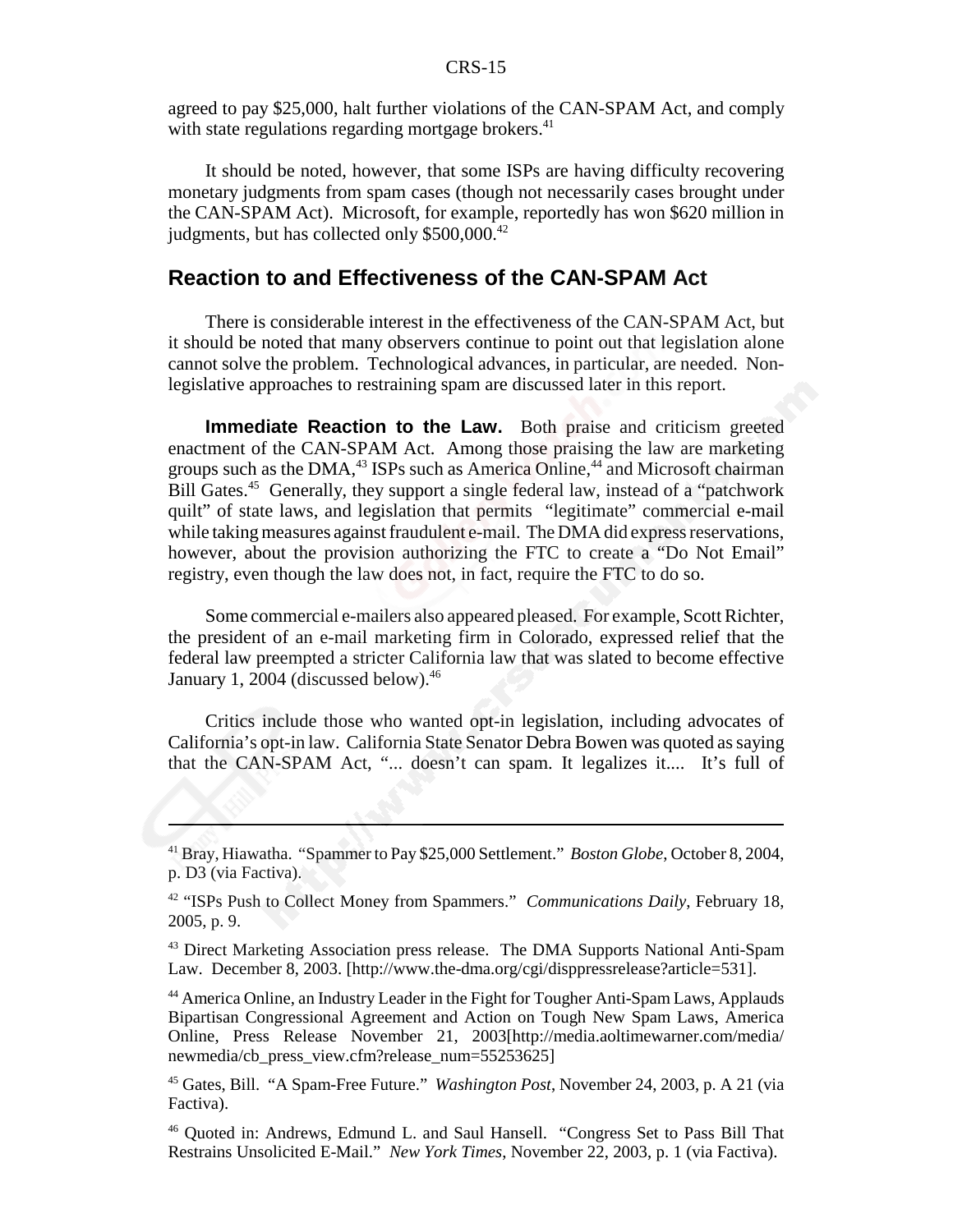loopholes. It's difficult to enforce. It's weaker than many state laws."<sup>47</sup> The Coalition Against Unsolicited Commercial E-Mail (CAUCE) expressed disappointment with the final version of the law, saying that it "fails the most fundamental test of any anti-spam law, in that it neglects to actually tell any marketers not to spam."48 Another criticism is that the law does not allow individuals to sue spammers, only the FTC, ISPs, and state attorneys general can sue.

**Assessments of Act's Effectiveness During Its First Year.** The extent to which it reduces "spam" depends in part on how that word is defined. Some consider spam to be only fraudulent commercial e-mail, and anticipate that the civil and criminal penalties in the law may reduce the volume of that type of commercial e-mail. Others consider spam to be any unsolicited commercial e-mail, and since the law permits commercial e-mail to be sent as long as it complies with the law's requirements, they argue that consumers may see an increase, not a decrease, in commercial e-mail.

A survey of 2,000 e-mail users released by Consumers Union (CU) in August 2004 found that spam comprised more than half of the e-mail of 69% of the respondents, and, three months after the law went into effect, 47% said that they were receiving more spam, not less.49 CU President Jim Guest was quoted by the *Wall Street Journal* as saying that the law was inadequate, and opt-in should have been required. He reportedly criticized attempts to distinguish between fraudulent spam and unsolicited advertising from legitimate marketers: "'Spam is spam and consumers don't want any of it,' he said."50

A company that describes itself as a provider of e-mail defense solutions, MX Logic, tracks compliance with the CAN-SPAM Act. In January 2005, the company announced that, on average, 97% of unsolicited commercial e-mail in all of 2004 failed to comply with the act.<sup>51</sup> An MX Logic official stated that although the intent of act was to be applauded, "clearly it has had no meaningful impact on the unrelenting flow of spam...."<sup>52</sup> The company also reported that spam accounted for 77% of all e-mail traffic through its "Threat Center" in 2004. In February 2005, the company reported that, for January 2005, an average of 5% of e-mail traffic through its Threat Center complied with the CAN-SPAM Act, "down from an all-time high

<sup>47</sup> Quoted in: Lee, Jennifer B. "Antispam Bill Passes Senate by Voice Vote." *New York Times*, November 26, 2003, p. 3 (via Factiva).

<sup>48</sup> CAUCE Statement on House and Senate Spam Bill Vote. November 25, 2003. Available at [http://www.cauce.org/news/index.shtml].

<sup>&</sup>lt;sup>49</sup> Consumers Union. Consumer Reports Investigates How to Protect Against Spam, Spyware and Phishing. Press Release, August 9, 20004. [http://www.consumersunion.org/ pub/core\_product\_safety/001305.html#more]

<sup>50</sup> Nasaw, Daniel. "Federal Law Fails to Lessen Flow of Junk E-Mail." *Wall Street Journal*, August 10, 2004, p. D2 (via Factiva).

<sup>&</sup>lt;sup>51</sup> "On One-Year Anniversary of CAN-SPAM Act, MX Logic Reports 97 Percent of 2004 Spam Failed to Comply with the Law." MX Logic press release, January 3, 2005. Available at [http://www.mxlogic.com/news\_events/01\_03\_05.html].

<sup>52</sup> Ibid.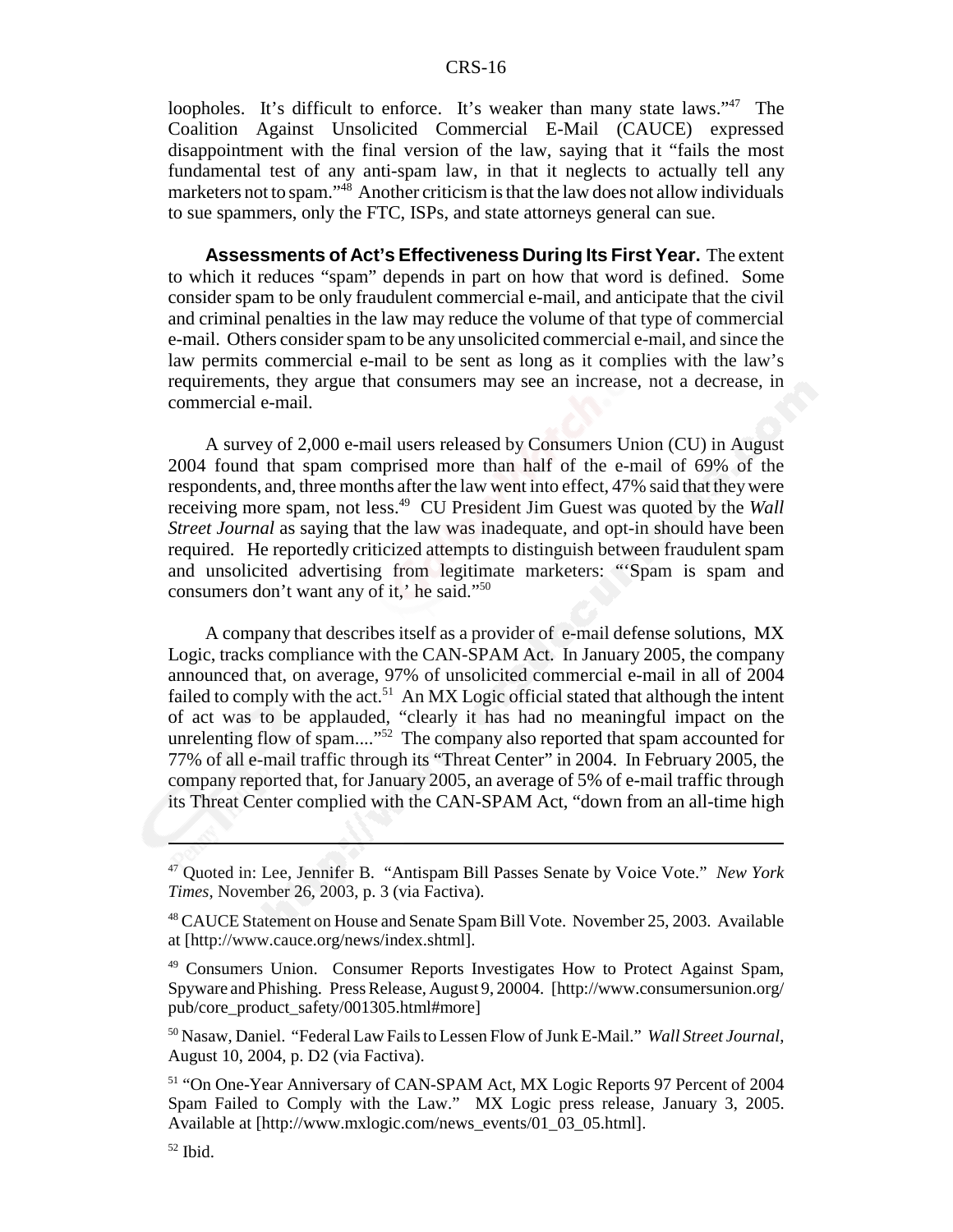of 7% in December."53 According to its website (visited on March 23, 2005), the figure for compliance with the CAN-SPAM Act for February 2005 also is 5%.

Another company, Postini, maintains spam statistics showing that spam accounted for about 50% of all e-mail in early 2003, which grew to 75% by the time the CAN-SPAM Act passed at the end of that year, and by the end of 2004 75-80% of all e-mail.54 Statistics on the Postini website [http://www.postini.com/stats/] on March 23, 2005 showed spam as 67.8% of all e-mail, however.

The *New York Times*, in a February 1, 2005 article, reported that "according to most measures" the amount of spam has risen from 50%-60% of all e-mail to "perhaps 80 percent or more" since the law was enacted.<sup>55</sup> The article points to the practice of U.S. companies or individuals hosting websites for the merchants whose products are advertised in spam on servers in other countries as a contributor to the amount of spam, since those servers are not subject to the CAN-SPAM Act.

In late December 2004, however, AOL reported a marked decrease in spam for its subscribers.56 Hailing a "banner year" in the fight against spam, the company stated that it experienced a 75% reduction in spam in 2004, as defined by reports of spam from its members. In addition, AOL stated that the average daily amount of spam it blocks at its gateway using antispam filters dropped 50%, and there was a 22% drop in attempts made to send e-mail from the Internet to AOL members, which AOL believes to be "almost entirely spam." The company attributed the reduction in spam to improved technical antispam countermeasures, and enforcement actions undertaken by government authorities and AOL under the CAN-SPAM Act.

Senator Burns, who sponsored the CAN-SPAM Act, was quoted by the *Washington Post* as saying that great progress has been made, and the act has been a "great first step, and as we look ahead it's important that the [government] utilizes the tools in place to ... effectively stem the tide of this unwanted burden."57 He and other supporters of the law argue that it is still too early to assess the act's effectiveness.

**FTC's 2005 Assessment.** Under the law, the FTC was required to provide Congress with an assessment of the act's effectiveness, and recommend any

<sup>&</sup>lt;sup>53</sup> "MX Logic Reports 13 Percent of Spam Messages Use Email Authentication Schemes." MX Logic press release, February 10, 2005 [http://www.mxlogic.com/news\_events/02\_10\_05.html].

<sup>54</sup> Quoted in: McGuire, David. "A Year After Legislation, Spam Still Widespread; Technology Seen as Best Deterrent." *Washington Post*, January 4, 2005, p. E5 (via Factiva).

<sup>55</sup> Zeller, Tom Jr. "Law Barring Junk E-Mail Allows a Flood Instead." *New York Times*, February 1, 2005, p. 1 (via Factiva)

<sup>56</sup> America Online Announces Breakthroughs in Fight Against Spam. [http://media.timewarner.com/media/newmedia/cb\_press\_view.cfm?release\_ num=55254331]. AOL Press Service, December 27, 2004.

<sup>57</sup> Quoted in: McGuire, *Washington Post*, January 4, 2005, op cit.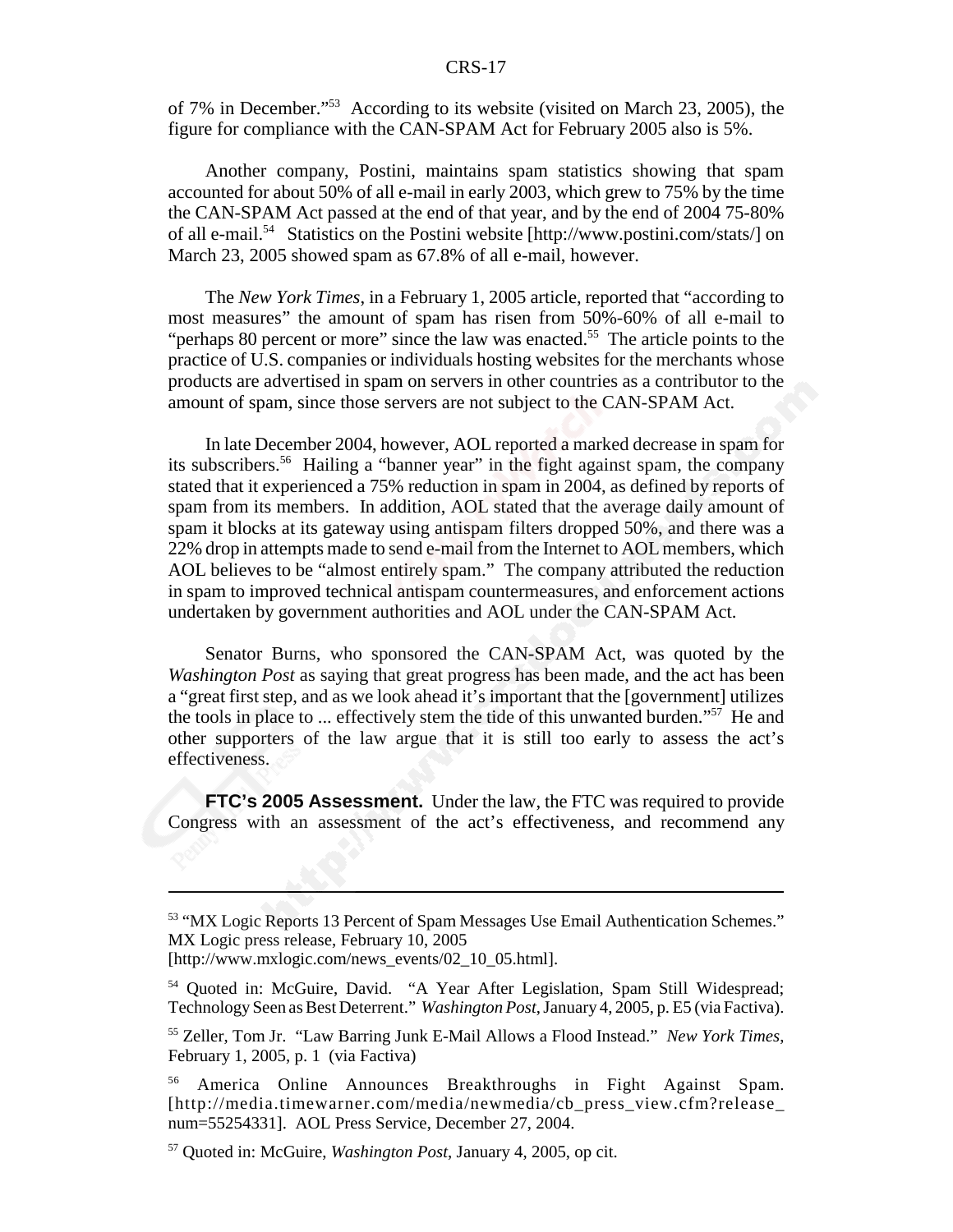necessary changes. The FTC submitted its report in December 2005.<sup>58</sup> The FTC concluded that the act has been effective in terms of adoption of commercial e-mail "best practices" that are followed by "legitimate" online marketers, and in terms of providing law enforcement agencies and ISPs with an additional tool to use against spammers. Additionally, the FTC concluded that the volume of spam has begun to stabilize, and the amount reaching individuals' inboxes has decreased because of improved anti-spam technologies.<sup>59</sup> However, it also found that the international dimension of spam has not changed significantly, and that there has been a shift toward the inclusion of "increasingly malicious" content in spam messages, such as "malware," which is intended to harm the recipient. Other negative changes noted by the FTC are that spammers are using increasingly complex multi-layered business arrangements to frustrate law enforcement, and are hiding their identities by providing false information to domain registrars (the "Whois" database).

The FTC did not recommend any changes to the CAN-SPAM Act, but encouraged Congress to pass the US SAFE WEB Act (S. 1608, see next paragraph), noted that continued consumer education efforts are needed, and called for improved anti-spam technologies, particularly domain-level authentication (discussed later in this report).

**Additional Legislation.** On July 29, 2005, Senator Smith introduced S. 1608, to enhance FTC enforcement against spam, spyware, and cross-border fraud and deception. The Undertaking Spam, Spyware, and Fraud Enforcement With Enforcers Beyond Borders (U.S. SAFE WEB) Act, was referred to the Senate Commerce Committee. In introducing the bill, Senator Smith said that it would broaden reciprocal information sharing, expand investigative cooperation between U.S. and foreign law enforcement agencies, increase information from foreign sources, and enhance the confidentiality of FTC investigations (*Congressional Record*, July 29, 2005, p. S9533). As noted above, the FTC encouraged Congress to pass this law in its December 2005 report on the effectiveness of the CAN-SPAM Act. The bill was reported by the Senate on March 14, 2006, and referred to the House Committee on Energy and Commerce Subcommittee on Commerce, Trade and Consumer Protection on April 19, 2006.

## **Restraining Spam: State Laws**

According to the SpamLaws website [http://www.spamlaws.com], 38 states have passed laws regulating spam: Alaska, Arizona, Arkansas, California, Colorado, Connecticut, Delaware, Florida, Georgia, Idaho, Illinois, Indiana, Iowa, Kansas, Louisiana, Maine, Maryland, Michigan, Minnesota, Missouri, Nevada, New Mexico, North Carolina, North Dakota, Ohio, Oklahoma, Oregon, Pennsylvania, Rhode Island, South Dakota, Tennessee, Texas, Utah, Virginia, Washington, West Virginia,

<sup>&</sup>lt;sup>58</sup> FTC. Effectiveness and Enforcement of the CAN-SPAM Act: A Report to Congress. December 2005 [http://www.ftc.gov/reports/canspam05/051220canspamrpt.pdf].

<sup>59</sup> A November 2005 FTC report concluded that anti-spam technologies used by ISPs are very effective in preventing spam from reaching recipients. A press release summarizing the report is available at [http://www.ftc.gov/opa/2005/11/spam3.htm].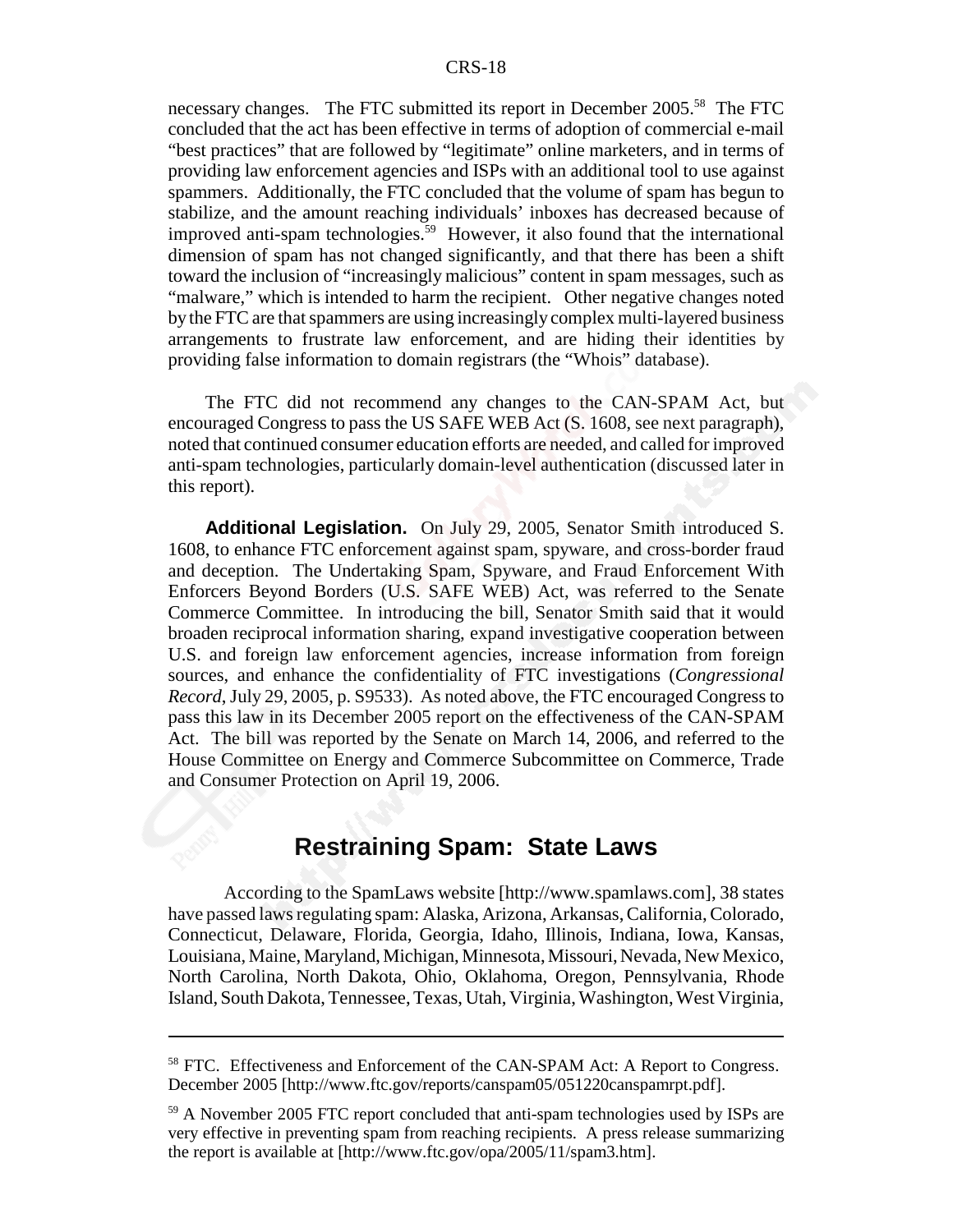Wisconsin, and Wyoming. The specifics of each law varies. Summaries of and links to each law are provided on that website. $60$ 

The CAN-SPAM Act preempts state spam laws, but not other state laws that are not specific to electronic mail, such as trespass, contract, or tort law, or other state laws to the extent they relate to fraud or computer crime. California passed an antispam law that would have become effective January 1, 2004 and was considered relatively strict. It required opt-in for UCE unless there was a prior business relationship, in which case, opt-out is required. The anticipated implementation of that California law is often cited as one of the factors that stimulated Congress to complete action on a less restrictive, preemptive federal law before the end of  $2003$ .<sup>61</sup>

A number of lawsuits have been filed under the state laws. Two notable cases involve the Maryland and Virginia laws. In December 2004, a Maryland judge ruled that Maryland's anti-spam law is unconstitutional, because it seeks to regulate commerce outside of the state.<sup>62</sup> An individual, Eric Menhart, who was a resident of the District of Columbia, but had a business in Maryland whose domain name was "maryland-state-resident.com", filed suit against a New York-based spammer. According to the spamlaws.com website, the Maryland law prohibits sending commercial e-mail that uses a third party's domain name without permission, or that contains false or missing routing information, or with a false or misleading subject line. The law applies, *inter alia*, to e-mail sent from within Maryland, or if the sender knows that the recipient is a Maryland resident. Mr. Menhart reportedly is appealing the ruling.

A lawsuit brought under Virginia's anti-spam law, however, led to a conviction of two North Carolina residents: Jeremy Jaynes, and his sister, Jessica DeGroot. According to the spamlaws.com website, the Virginia law makes it illegal, *inter alia*, to send unsolicited bulk e-mails containing falsified routing information, and allows the court to exercise personal jurisdiction over a nonresident who uses a computer or computer network located in Virginia. The case reportedly is the first felony spam case in the country. According to press accounts, Mr. Jaynes and Ms. DeGroot were convicted of misrepresenting the origin of e-mails that sold software and other products (a third defendant was acquitted). The e-mails went through AOL servers located in Virginia. Ms. DeGroot's conviction was later overturned, and Mr. Jaynes, who was sentenced to nine years in prison, appealed his conviction; $^{63}$  his conviction was upheld by a 3-judge panel for the Virginia Court of Appeals on September 5, 2006. Jaynes plans to appeal this decision, as well, but Virginia

<sup>60</sup> See CRS Report RL31488, *Regulation of Unsolicited Commercial E-Mail*, by Angie A. Welborn, for a brief review of the state laws and challenges to them.

<sup>&</sup>lt;sup>61</sup> For example, see Glanz, William. "House Oks Measure Aimed at Spammers; Senate Likely to Approve Changes." *Washington Times*, November 22, 2003, p. A1 (via Factiva).

<sup>62</sup> Baker, Chris. "Maryland Spam Law Ruled Illegal." *Washington Times*, December 15, 2004, p. C6 (via Factiva).

<sup>63</sup> Bruilliard, Karin. "Woman's Spam Conviction Thrown Out." *Washington Post*, March 2, 2005, p. E01 (via Factiva).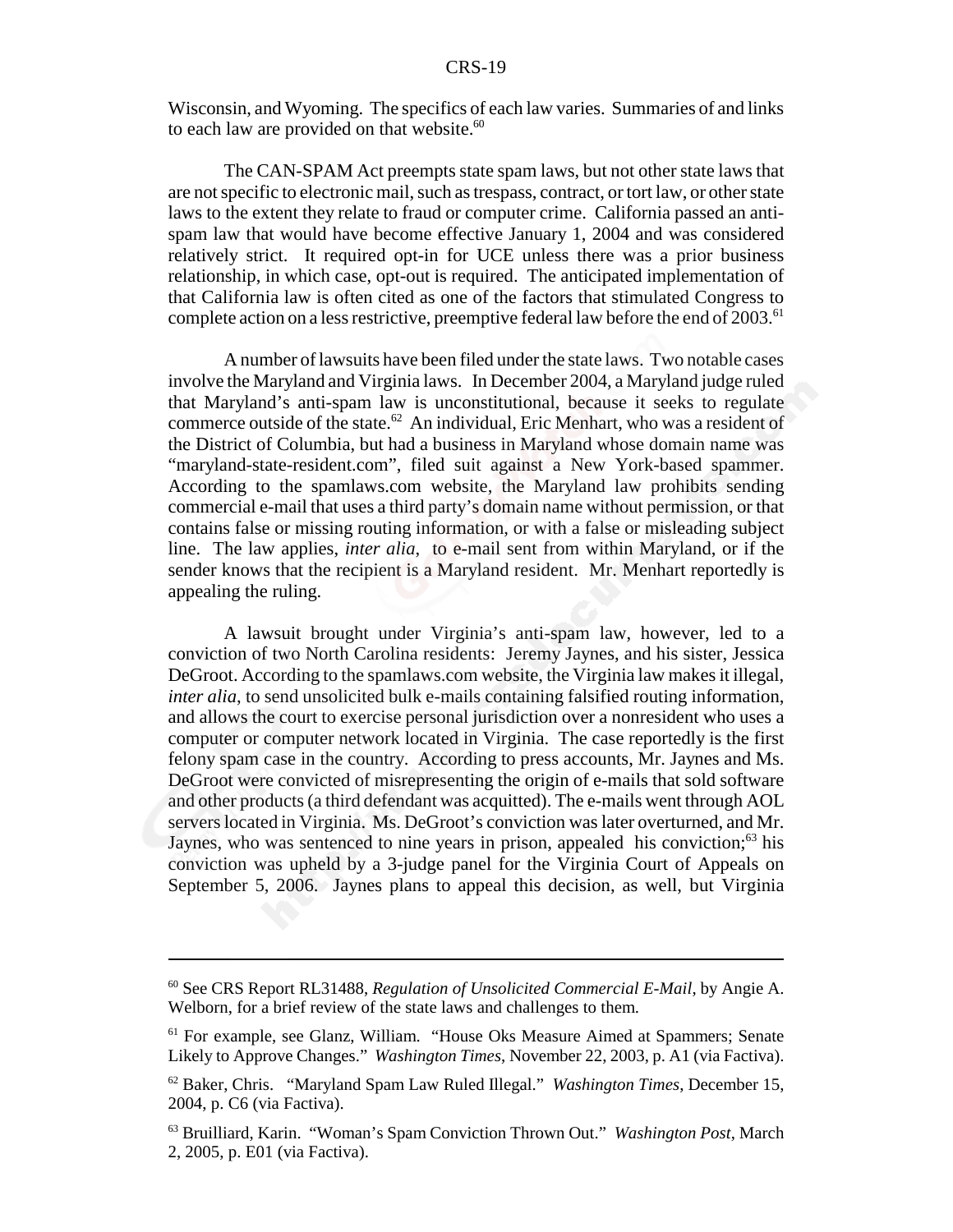Attorney General Robert McDonnell said in a statement that his office plans to ask the court to revoke bond and order Jaynes to begin serving his sentence.<sup>64</sup>

## **Restraining Spam: Non-Legislative Approaches**

As discussed above, the extent to which the law will restrain spam is not clear. Even before the CAN-SPAM Act was passed, many cautioned that legislation alone would be insufficient. Senator McCain, for example, was quoted as saying that he supported the passage of legislation, but was not optimistic about its effect: "I'll support it, report it, vote for it, take credit for it, but will it make much difference? I don't think so."<sup>65</sup>

During 2003, in congressional testimony and other speeches, then-FTC Chairman Muris repeatedly argued that a combination of legislation, technological advancements, and consumer education is needed. Calling spam "one of the most daunting consumer protection problems that the Commission has ever faced ," he noted that "Despite the concerted efforts of government regulators, Internet service providers, and other interested parties, the problem continues to worsen."66 During congressional debate on the CAN-SPAM Act, the White House, and the Departments of Justice and Commerce also warned that federal legislation alone cannot solve the spam problem — that development and adoption of new technologies also is needed.<sup>67</sup>

Mr. Muris cited two significant differences between spam and other types of marketing. First, spammers can easily hide their identities and cross international borders. Second, sending additional spam "is essentially costless" to the spammer; the cost is borne by ISPs and recipients instead. This "cost shifting" means there is no incentive to the spammer to reduce the volume of messages being sent, and a bulk e-mailer testified at an FTC forum on spam that he could profit even if his response rate was less than 0.0001%.<sup>68</sup>

ISPs are motivated to reduce spam because they want to retain subscribers who might weary of spam and abandon e-mail entirely, reduce the need to upgrade server capacity to cope with the traffic, and avoid the costs associated with litigation. Though lawsuits may be costly, for the past several years, ISPs have, in fact, taken

<sup>64</sup> Rondeaux, Candace. "Anti-Spam Conviction Is Upheld." *Washington Post*, Septmeber 6, 2006, p. B03. Online at [http://www.washingtonpost.com/wp-dyn/content/article/ 2006/09/05/AR2006090501166\_pf.html].

 $65$  Taylor, Chris. Spam's Big Bang. Time, June 16, 2003, p. 52.

<sup>66</sup> Muris, Aspen Summit speech, op. cit.

 $67$  Statement of Administration Policy. S. 877. Available at [http://www.whitehouse.gov/ omb/legislative/sap/index-date.html]. Scroll down to S. 877. See also, U.S. Department of Justice. Joint Statement of the Departments of Justice and Commerce on E-Mail Spam Legislation, Press Release 03-643, November 21, 2003. Available at [http://www.usdoj.gov/opa/pr/2003/November/03\_opa\_643.htm].

<sup>68</sup> Muris, Aspen Summit speech, op. cit.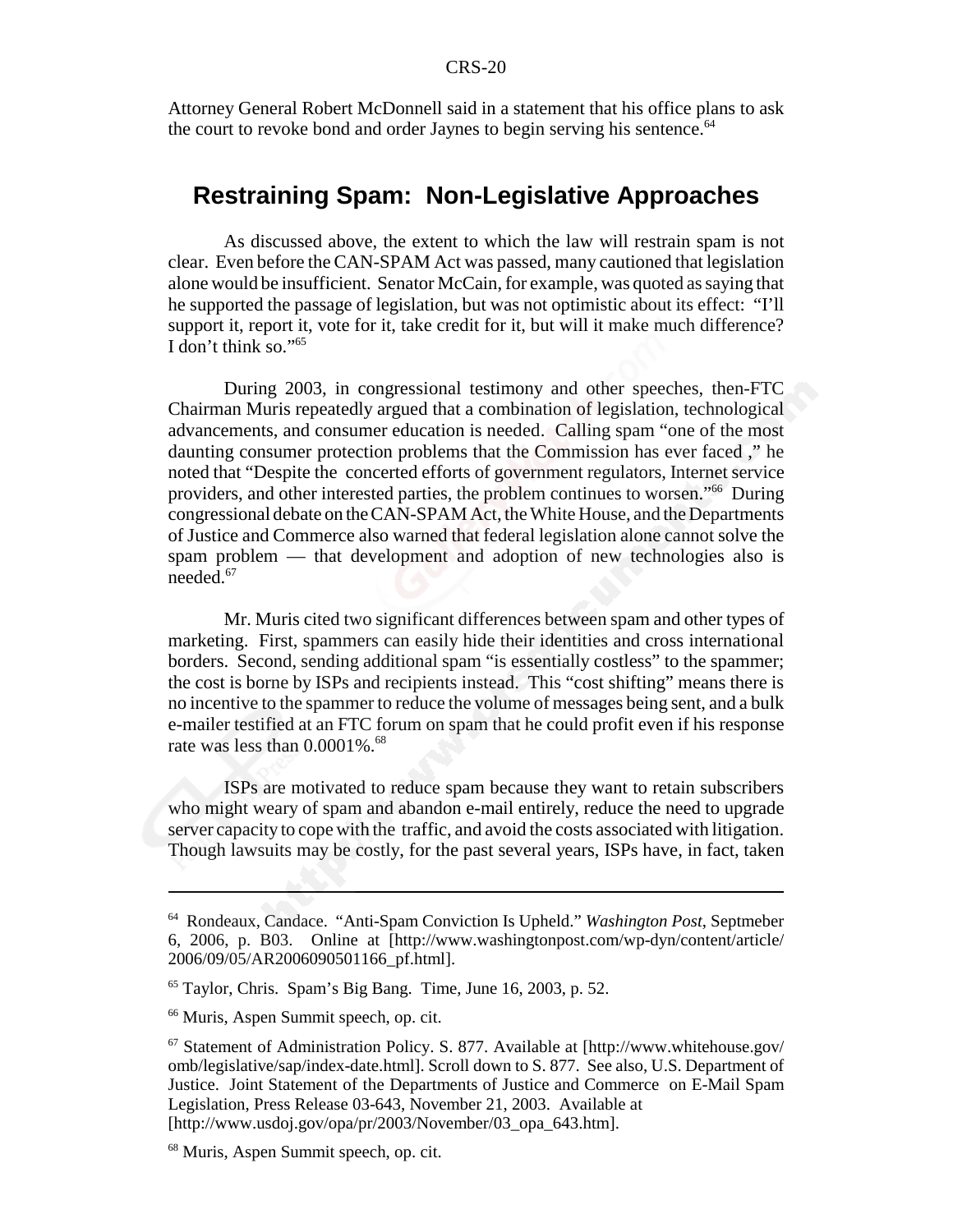spammers to court using laws that existed prior to the CAN-SPAM Act. As noted above, America Online, Earthlink, Microsoft, and Yahoo! filed lawsuits under the provisions of the CAN-SPAM Act in March 2004. But the ISPs continue to look for new approaches to reducing spam. Those four ISPs are also working together through the Anti-Spam Technical Alliance to devise technological measures to address spam, as discussed below.

Spam filters are widely used today by ISPs, corporations, universities, and other organizations. Spammers are aware of that, however, and routinely find methods for defeating the filters by misspelling words, using symbols instead of letters, or "spoofing" the return address (spoofing is discussed below). Coupled with the fact that the filters may inadvertently block wanted e-mails, they are not considered an ideal solution. Some of the other non-legislative approaches to reducing spam are described below.

### **Securing Internet Connections**

Spammers increasingly are taking advantage of "always on" Internet connections, such as cable modems or Digital Subscriber Lines (DSL), belonging to consumers who are unaware that spam is being routed through their computers. In a January 2004 consumer alert entitled "Who's Spamming Who? Could it Be You?," the FTC called on consumers to be vigilant about securing their computers by using firewalls and anti-virus software, being cautious in opening e-mail attachments from unknown senders, and taking other steps.<sup>69</sup> The FTC estimated that 30% of all spam is sent by compromised computers — called "zombies" — in home offices and living rooms. Comcast reportedly has begun blocking access to "port 25," through which home and small business customers can send e-mail directly to the Internet instead of through Comcast servers, because some of those accounts are being used for spam. It is not blocking all access to Port 25; only for those customers whose computers are sending suspicious amounts of e-mail. Some critics have called for Port 25 to be completely blocked by all ISPs. Richard Wong, of Openwave Systems and the Messaging Anti-Abuse Working Group, estimates that one-third of ISPs block port 25, and another third are considering it.<sup>70</sup> The Anti-Spam Technical Alliance, which includes Microsoft, AOL, Yahoo!, and Earthlink, called for ISPs and E-mail Service Providers (ESPs) to block or limit use of Port 25.71

In addition, the FTC and regulatory agencies in more than two dozen countries announced "Operation Secure Your Server" in January 2004,<sup>72</sup> an effort

 $^{69}$  See [http://www.ftc.gov/bcp/conline/pubs/alerts/whospamalrt.htm].

 $70$  Krim, Jonathan. "Comcast Slows Flow of Spam; ISP Limits Access to Abused Gateway." *Washington Post*, June 12, 2004, p. D12 (via Factiva).

<sup>&</sup>lt;sup>71</sup> Microsoft Corp. Anti-Spam Technical Alliance Publishes Industry Recommendations to Help Stop Spam. Press Release, June 22, 2004. [http://www.microsoft.com/presspass/press/ 2004/jun04/06-22ASTAPR.asp].

<sup>&</sup>lt;sup>72</sup> See [http://www.ftc.gov/secureyourserver/]. According to that website, the other countries participating in this effort are: Albania, Argentina, Australia, Brazil, Bulgaria, Canada, Chile, Colombia, Denmark, Ecuador, Finland, Hungary, Jamaica, Japan, Lithuania,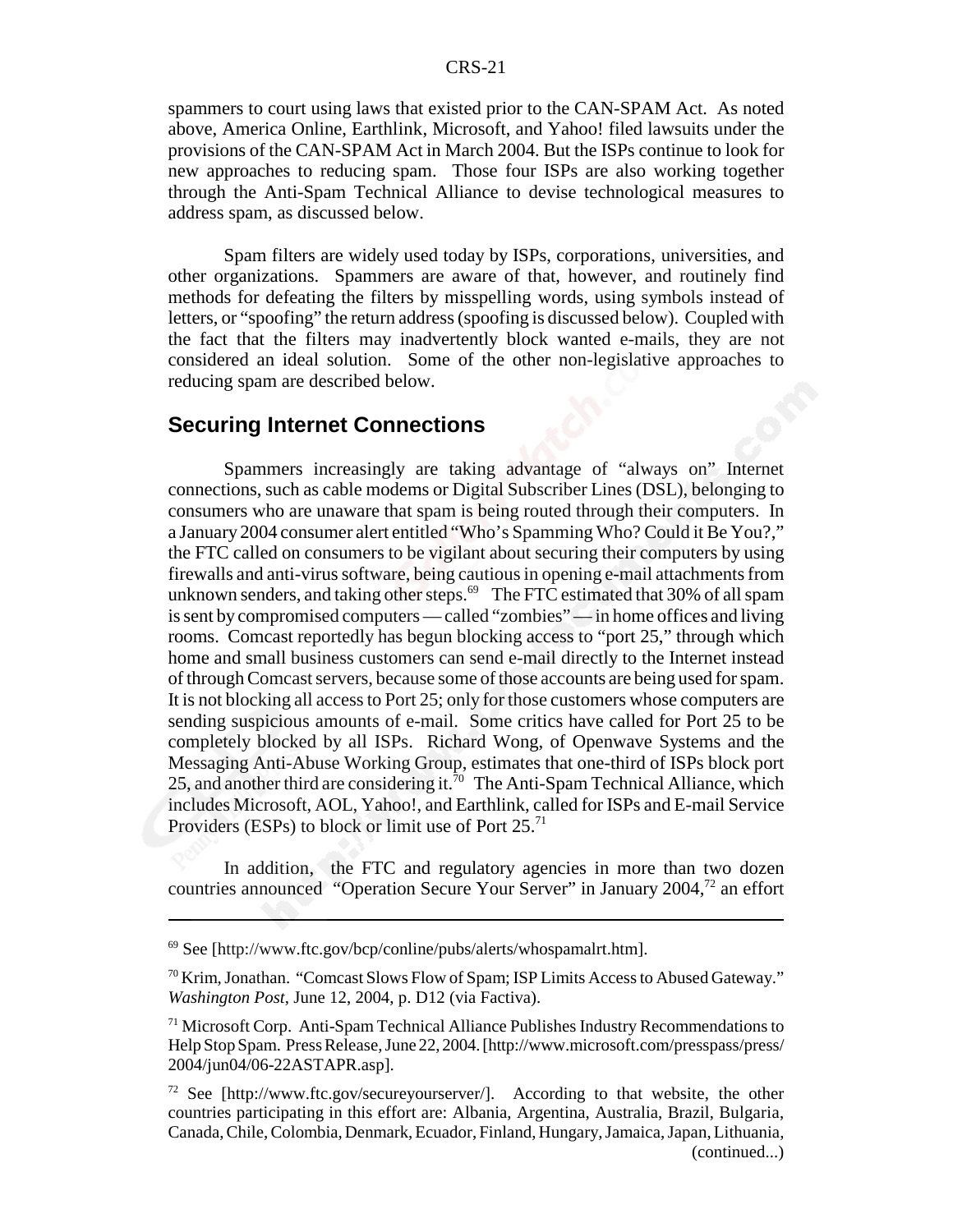to close "open relays" or "open proxies" in businesses that similarly can be used by spammers to reroute their messages and thereby disguise their origin. The agencies sent letters to "tens of thousands" of owners or operators of servers that might be used in this manner urging them to take steps to protect their computers from misuse.

#### **Authentication**

Another alternative is to require senders to "authenticate" who they are so that recipients may determine whether or not it is spam. As the FTC report on the National Do Not Email Registry explained, when an e-mail message is transmitted from a sender's computer to a recipient's computer, the Simple Mail Transfer Protocol (SMTP) requires only that the receiving computer verify that a valid transmission is being received, not whether the "servername" is the actual name of the sending computer. That is, the receiving computer does not require authentication of the sending computer. The only piece of information which must be accurate is the recipient's address. Others steps in the e-mail process similarly do not require authentication.<sup>73</sup> In October 2005, the DMA announced that it will require its member companies to adopt e-mail authentication systems.<sup>74</sup> The DMA did not specify which authentication system must be used, noting that several are available on the market.

There are a variety of approaches to authentication. The FTC and the National Institute of Standards and Technology (NIST, part of the Department of Commerce) held a two-day summit on authentication on November 9-10, 2004. The transcript is available at [http://www.ftc.gov/bcp/workshops/e-authentication/index.htm]. A one-day industry-sponsored summit was held on July 12, 2005. Copies of the presentations are available at [http://emailauthentication.org/summit2005/].

Authentication is not a sure solution, however. MX Logic reported, for example, that spammers themselves are adopting two of the existing authentication protocols (Sender ID and SPF, see below) to make their messages appear more legitimate.75 The Message Anti-Abuse Working Group [http://www.maawg.org]), which includes many software companies and ISPs, issued a white paper on July 8, 2005 after evaluating SPF and SenderID. Overall, MAAWG concluded that —

No sender verification/authentication scheme can guarantee that your message will go straight to the intended recipient's inbox; nor can they

 $72$  (...continued)

Netherlands, Norway, Panama, Peru, Romania, Serbia, Singapore, South Korea, Spain, Switzerland, Taiwan, and the United Kingdom. (Website last visited August 8, 2005.)

<sup>&</sup>lt;sup>73</sup> FTC National Do Not Email Registry report, op. cit., pp. 4-8 describe how the e-mail system works.

<sup>74 &</sup>quot;DMA Requires Members to Adopt E-Mail Authentication Systems." PR Newswire, October 17, 2005, 10:53 (via Factiva).

<sup>&</sup>lt;sup>75</sup> Keizer, Gregg. "Spammers Most Likely Users of E-Mail Authentication." TechWeb, July 11, 2005, 3:40 pm, via Yahoo!.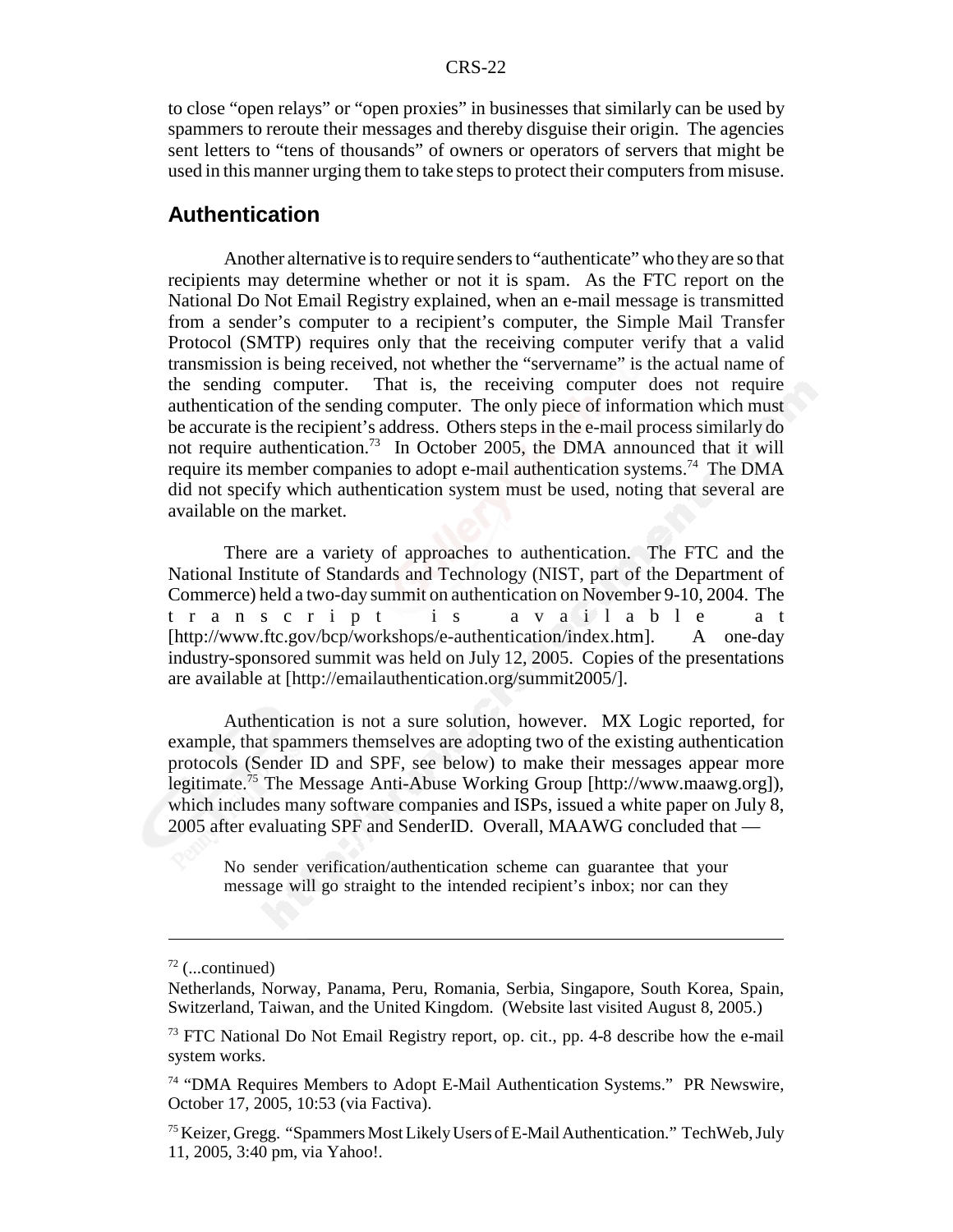guarantee that a message you receive really does come from who you think it came from....

At best, SPF and Sender ID are comparable to a license plate issued by a foreign country: they show that the vehicle is permitted to drive in that country, but make no indication as to whether that country's regulations are similar to yours — and we can only assume that the driver inside is permitted to use that vehicle.76

**FTC's Four-Step Plan for Creating an Authentication Standard.** The FTC report on a National Do Not Email Registry (cited earlier) discussed ongoing industry efforts at developing authentication standards. The Commission reported on Microsoft's Caller ID for Email initiative, a standard developed by Meng Weng Wong called Sender Policy Framework  $(SPF)$ ,<sup>77</sup> Yahoo!'s proposal for "domain keys," and efforts by an Internet Engineering Task Force (IETF) working group. The FTC noted that estimates vary widely as to when e-mail authentication will be reality: "Some believe that all e-mail will be authenticated within a year. Others are less sanguine."78

The Commission expressed its view that the marketplace should be given an opportunity to test and phase-in an authentication standard, but added that the pace might be accelerated by Commission support. The report identified several areas where its support might be beneficial, such as focusing efforts so that smaller ISPs and businesses, and individuals with their own domains, can ultimately use the standard, and in evaluating the international implications of the standard. It proposed a four-step plan: conducting a two-day "Authentication Summit"in the fall of 2004 (discussed earlier); convening a Federal Advisory Committee to help the FTC develop an authentication system if industry fails to produce a standard after a "sufficient" time; mandating the use of an authentication standard if industry does not adopt one itself; and subsequently evaluating whether the mandatory standard, combined with enforcement actions, is effective in reducing spam. If the answer to the last question is no, the Commission would reconsider the need to create a Do Not Email registry.

**Microsoft's "Caller ID," Certificates, and "Postage".** In a February 24, 2004 speech,79 Microsoft Corp. Chairman Bill Gates detailed three initiatives for dealing with the spam problem.

One of the initiatives deals with "spoofing," where spammers use false addresses — often legitimate e-mail addresses that the spammer obtained through

<sup>76</sup> MAAWG. Important Considerations for Implementers of SPF and/or Sender ID. [http://www.maawg.org/about/whitepapers/spf\_sendID/]. July 8, 2005, p. 2.

 $^{77}$  For more on SPF, see [http://www.openspf.org/].

<sup>78</sup> FTC National Do Not Email Registry report, op. cit., p. 13.

 $79$  Gates, Bill. Remarks to RSA Conference 2004. The speech itself is at [http://www.microsoft.com/billgates/speeches/2004/02-24rsa.asp]. A Microsoft Corp. press release summarizing it is available at [http://www.microsoft.com/presspass/press/2004/ feb04/02-24RSAAntiSpamTechVisionPR.asp].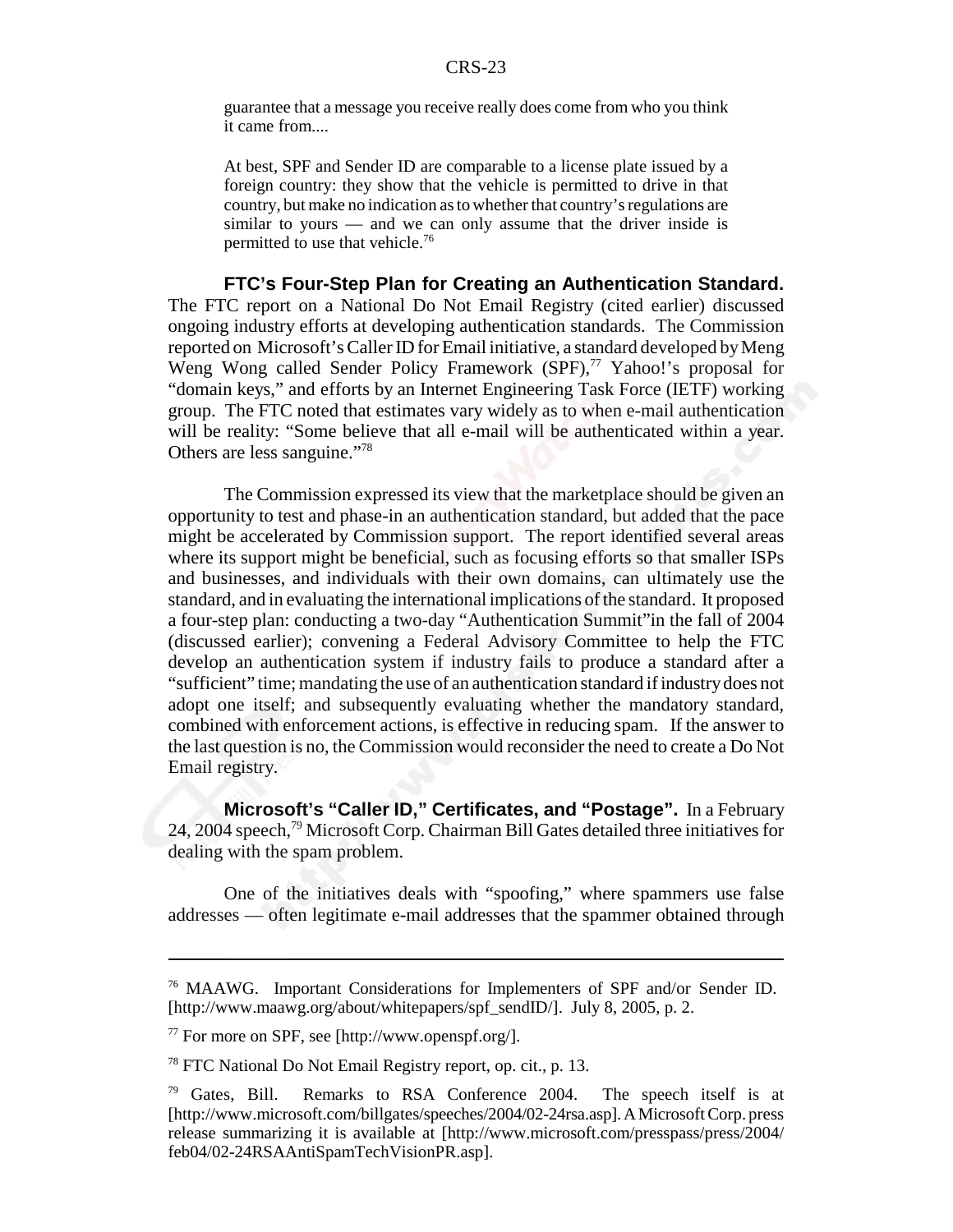legitimate or illegitimate means — in the "from" line to avoid spam filters and deceive recipients into opening the message. Mr. Gates announced that his company would pilot test a **"Caller ID for E-Mail"** system to enable ISPs to determine if a "from" line is spoofed. He said that Microsoft would make available a list of all the numeric Internet addresses assigned to Microsoft computers that send out mail. Other ISPs would then be able to check an incoming message purporting to be from a Microsoft computer to determine if that actually was its origin. If not, then the message would be blocked. Mr. Gates envisioned other e-mail senders similarly making their numeric addresses known in order to implement the system broadly. He noted that Brightmail, Amazon.com, and Sendmail Inc. were working with Microsoft on this initiative. Microsoft subsequently reached agreement to merge its Caller ID with another authentication method, Sender Policy Framework (SPF), yielding "Sender ID," which is discussed below.

For "legitimate" high-volume e-mail senders, Microsoft proposed an approach similar to what was implemented in the Internet privacy arena, where certain organizations offer "seals of approval" to websites that abide by certain privacy principles. These "seals" are offered by organizations such as the Better Business Bureau Online (BBB Online), WebTrust, or TRUSTe.<sup>80</sup> Microsoft proposed a similar regime where trusted entities would establish "reasonable behavior" practices, and issue a **certificate** that would indicate to a recipient or a spam filter that the sender is not a spammer. The marketers reportedly would fund the certificate system and pay for the certificates.<sup>81</sup>

The concept of requiring e-mail senders to pay **postage** for their messages, analogous to traditional mail service, has been broached for several years on the premise that it would increase the costs to spammers of sending out their messages, making spamming less economical. Since the postage would probably apply to all e-mail senders, however, there are concerns that it would restrain the use of e-mail, and the concept has not been widely embraced. However, Microsoft proposed a variation wherein rather than paying money, the sender would be required to devote a certain amount of computer processing time to each message as a demonstration that it is not spam. Mr. Gates views this approach as beneficial to legitimate small volume e-mail senders. The concept is based on the assumption that spammers send millions of messages a day, spending only a fraction of a second on each message, but that legitimate small-volume e-mail senders would have "an abundance of computer processing power available. Although they can't afford to spend cash for a certificate, they can afford to spend a few seconds on each message."82 Microsoft did not rule out the possibility of requiring a financial payment, however, which it called a "micropayment."83 Details were not provided.

<sup>80</sup> See CRS Report RL31408, *Internet Privacy: Overview and Pending Legislation*, by Marcia S. Smith, for more on Internet privacy seals.

<sup>81</sup> Krim, Jonathan. "Microsoft to Launch Plan to Control Spam." *Washington Post*, February 25, 2004, p. E1 (via Factiva).

<sup>82</sup> Microsoft Corp. February 24, 2004 press release, op. cit.

<sup>83</sup> Microsoft Corp. Q&A: Microsoft's Anti-Spam Technology Roadmap. Press release, February 24, 2004. Available at [http://www.microsoft.com/presspass/features/2004/Feb04/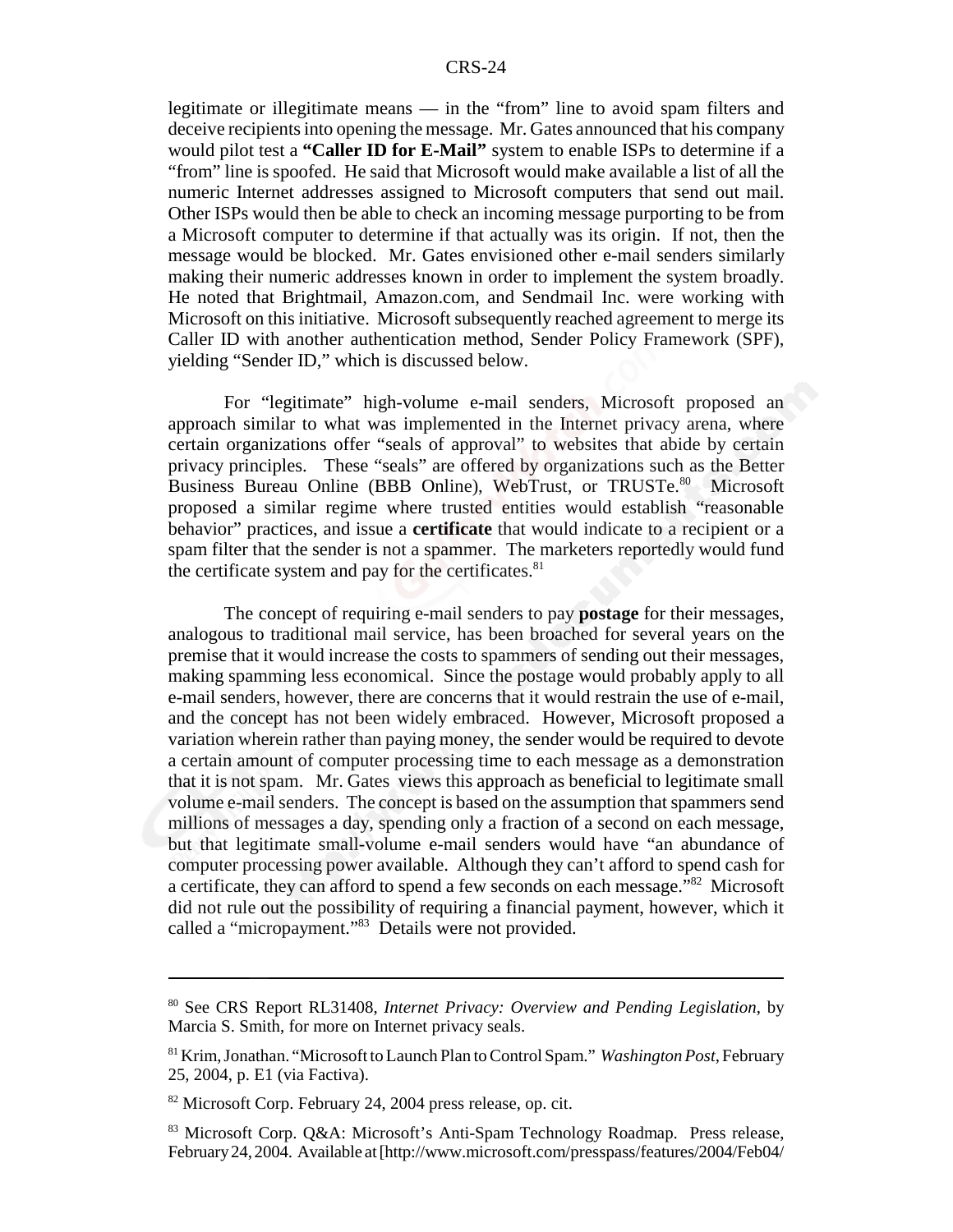**"Sender ID" and Other Industry-Proposed Standards.** On June 22, 2004, Microsoft announced that it had reached agreement with Mr. Meng Weng Wong to merge his SPF standard with Microsoft's Caller ID proposal into a standard called "Sender ID." According to the Microsoft press release, in Sender ID, organizations would publish information about their outgoing e-mail servers (such as IP addresses) in the Domain Name System using XML format. Backward compatibility for the 20,000 domains that already have published information in SPF's TXT format would be provided. Microsoft's announcement stated that the converged standard would enable receiving systems to test for spoofing at both the message transport (SMTP) level used by SPF, and in message body headers, as proposed in Caller ID.

The Sender ID proposal was submitted to the IETF for consideration as an industry-wide standard, but it was rejected, reportedly because of patent and licensing issues.<sup>84</sup> As noted above, the Messaging Anti-Abuse Working Group evaluated SenderID and SPF and found that problems could be encountered when forwarding or re-sending messages.<sup>85</sup>

Yahoo! and Cisco also have merged their efforts to develop an authentication standard. The merged effort is called DomainKeys Identified Mail (DKIM) and uses digital signatures.<sup>86</sup> DKIM combines Yahoo!'s DomainKeys with Cisco's Identified Internet Mail.

**Challenge-Response.** "Challenge-Response" is another authentication approach. It requires the sender to respond to an action requested in an automatically generated return e-mail before the original e-mail reaches the intended recipient. Challenge-response is based on the concept that spammers are sending e-mail with automated systems that cannot read a return e-mail and respond to a question (such as "how many kittens are in this picture"), but a person can, so if the e-mail was sent by an individual rather than a bulk e-mail system, the person will answer the question or perform a requested action and the e-mail will be delivered. Earthlink offers this option to its subscribers. It is not clear to what extent such software may become popular, however. *Business Week* outlined some of the potential unintended consequences, including recipients not receiving confirmation of orders placed over the Internet (which often are generated by automated systems), and difficulty if the sender is using an Internet-access device that does not display graphics (e.g., a Blackberry) or is visually impaired.<sup>87</sup>

85 MAAWG Press Release available at [http://www.maawg.org/news/maawg050711].

 $83$  (...continued)

<sup>02-24</sup>CallerID.asp].

 $84$  Stevenson, Reed. Microsoft Issues Patch — E-mail ID Plan Rejected. Reuters, September 14, 2004, 16:07 (via Factiva).

<sup>&</sup>lt;sup>86</sup> For more on DKIM, see a presentation made at the July 2005 industry authentication summit: [http://emailauthentication.org/summit2005/08\_DKIM\_EAllman.pdf].

<sup>87</sup> Wildstrom, Stephen H. "A Spam-Fighter More Noxious Than Spam." *Business Week*, July 7, 2003, p. 21.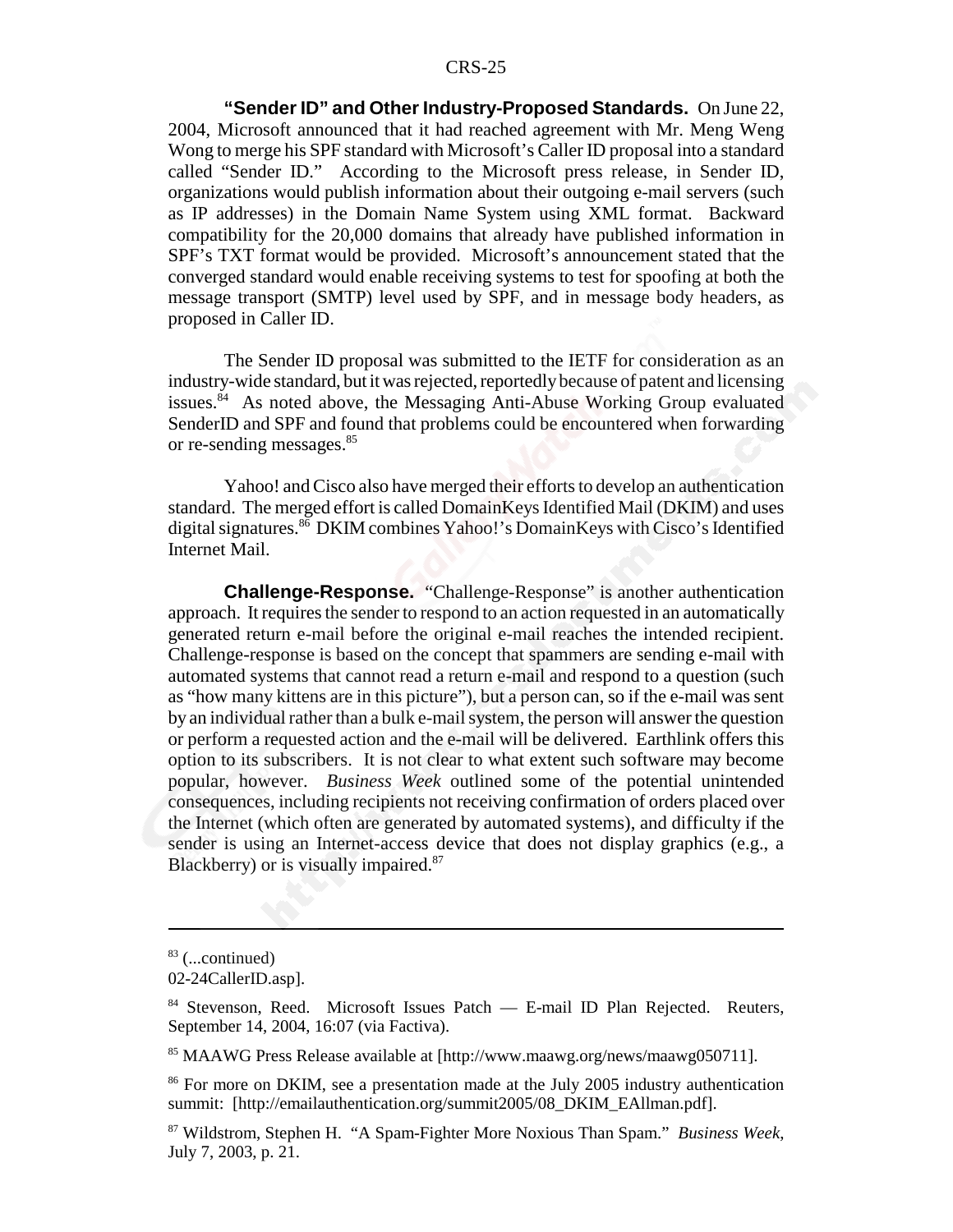## **Table 1. Major Provisions of the CAN-SPAM Act**

| Provision                                                                   | P.L. 108-187 (S. 877)                                                                                                                                                                                                                                                                                                               |
|-----------------------------------------------------------------------------|-------------------------------------------------------------------------------------------------------------------------------------------------------------------------------------------------------------------------------------------------------------------------------------------------------------------------------------|
| Title                                                                       | Controlling the Assault of Non-Solicited Pornography and Marketing (CAN-SPAM) Act                                                                                                                                                                                                                                                   |
| Definition of Commercial E-Mail                                             | E-mail whose primary purpose is commercial advertisement or promotion of commercial<br>product or service, with exceptions.<br>Transactional or relationship message (as defined in the act) is not commercial e-mail.                                                                                                              |
|                                                                             | FTC shall issue regulations within 12 months after enactment further defining the relevant<br>criteria to facilitate the determination of the "primary purpose" of a commercial e-mail<br>message.                                                                                                                                  |
| Definition of Unsolicited Commercial E-mail                                 | Not defined.                                                                                                                                                                                                                                                                                                                        |
| Creates "Do Not Email" registry at FTC                                      | No, but requires FTC to submit to Congress, within six months of enactment, plan and<br>timetable for creating such a registry; to explain any concerns it has about creating it; and<br>to explain how it would be applied with respect to children. Authorizes (but does not<br>require) FTC to establish and implement the plan. |
| Prohibits deceptive subject headings                                        | Yes, in all commercial e-mail.                                                                                                                                                                                                                                                                                                      |
| Prohibits false, misleading, or deceptive information<br>in body of message | No, but does not affect FTC's authority to bring enforcement actions for materially false or<br>deceptive representations in commercial e-mail.                                                                                                                                                                                     |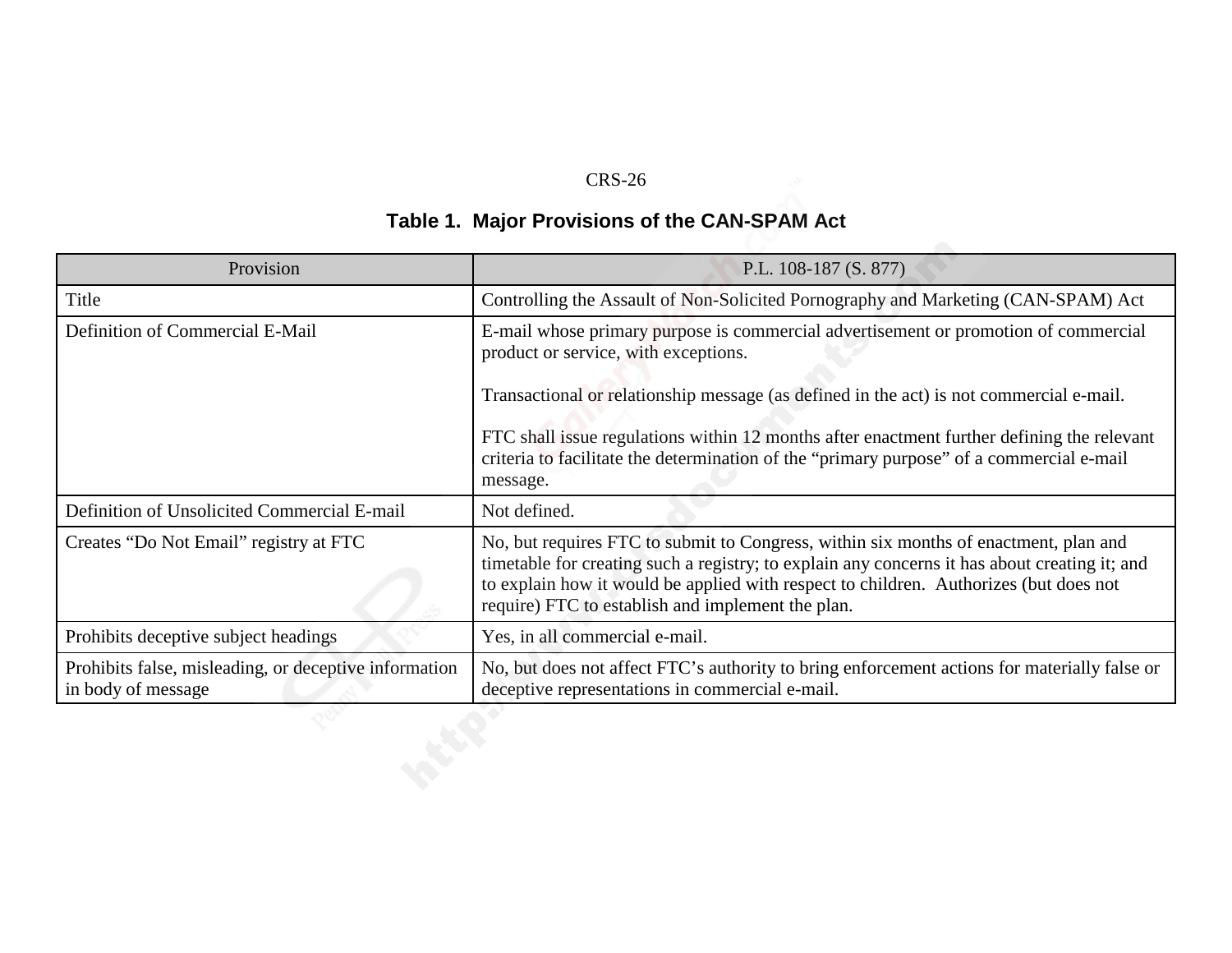| Ξ |
|---|
|---|

| <b>CRS-27</b>                                                                                                                    |                                                                                                                                                                                                                                                                                                                                                                                                                                                                                                                                            |  |
|----------------------------------------------------------------------------------------------------------------------------------|--------------------------------------------------------------------------------------------------------------------------------------------------------------------------------------------------------------------------------------------------------------------------------------------------------------------------------------------------------------------------------------------------------------------------------------------------------------------------------------------------------------------------------------------|--|
| Provision                                                                                                                        | P.L. 108-187 (S. 877)                                                                                                                                                                                                                                                                                                                                                                                                                                                                                                                      |  |
| Prohibits transmission of e-mail from improperly or<br>illegally harvested e-mail addresses                                      | Yes, in commercial e-mail prohibited under other sections of the act.<br>Also prohibits dictionary attacks, and using automated means to register for multiple e-<br>mail or on-line user accounts from which to transmit, or enable someone else to transmit<br>unlawful commercial e-mail as defined by the act.                                                                                                                                                                                                                         |  |
| Prohibits sending e-mails through computers<br>accessed without authorization                                                    | Prohibits accessing a computer without authorization and transmitting multiple commercial<br>e-mail messages from or through it.                                                                                                                                                                                                                                                                                                                                                                                                           |  |
| Prohibits businesses from knowingly promoting<br>themselves with e-mail that has false or misleading<br>transmission information | Yes                                                                                                                                                                                                                                                                                                                                                                                                                                                                                                                                        |  |
| Penalties for falsifying sender's identity                                                                                       | Yes                                                                                                                                                                                                                                                                                                                                                                                                                                                                                                                                        |  |
| Requires FTC-prescribed "warning labels" on<br>sexually oriented material                                                        | Yes, unless recipient has given prior affirmative consent to receipt of the message.                                                                                                                                                                                                                                                                                                                                                                                                                                                       |  |
| Requires specific characters in subject line to<br>indicate the message is an advertisement                                      | No, but commercial e-mail must provide clear and conspicuous identification that it is an<br>advertisement, but not if the recipient has given prior affirmative consent to receive the<br>message.<br>Also, FTC must report to Congress within 18 months of enactment on plan for requiring<br>commercial e-mail to be identifiable from its subject line through use of "ADV" or<br>comparable identifier, or compliance with Internet Engineering Task Force standards, or<br>an explanation of any concerns FTC has about such a plan. |  |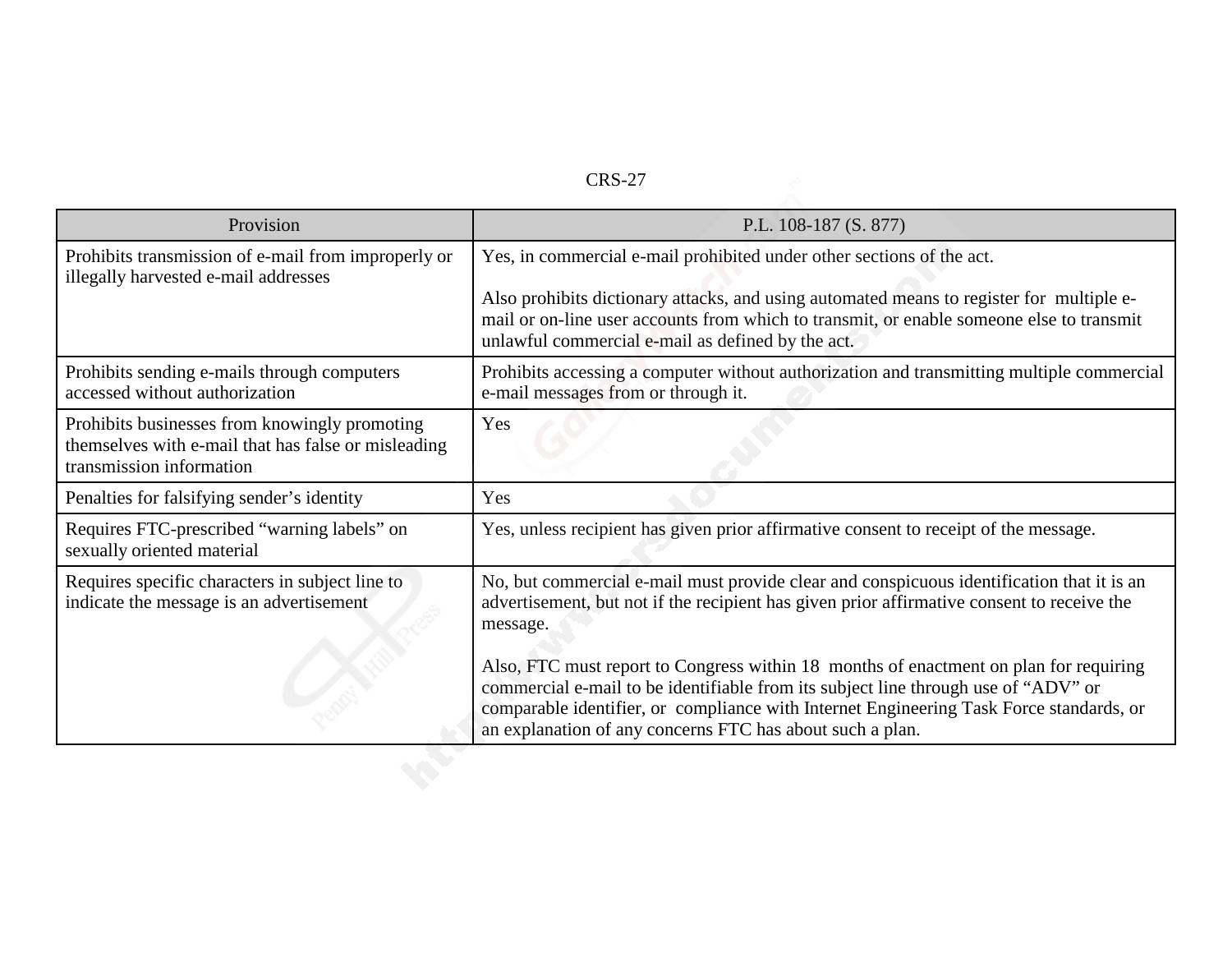| Provision                                                                                                                   | P.L. 108-187 (S. 877)                                                                                                                                                                                                                                                                                                        |
|-----------------------------------------------------------------------------------------------------------------------------|------------------------------------------------------------------------------------------------------------------------------------------------------------------------------------------------------------------------------------------------------------------------------------------------------------------------------|
| Requires opt-out mechanism                                                                                                  | Commercial e-mail must provide clear and conspicuous notice of opportunity to opt-out,<br>and functioning e-mail return address or other Internet-based mechanism to which the<br>recipient may opt-out.                                                                                                                     |
|                                                                                                                             | Sender cannot send commercial e-mail to recipient more than 10 days after recipient has<br>opted out.                                                                                                                                                                                                                        |
|                                                                                                                             | Sender, or anyone acting on sender's behalf, cannot sell, lease, exchange, or otherwise<br>transfer recipient's e-mail address for any purpose other than compliance with this act or if<br>the recipient has given express consent.                                                                                         |
|                                                                                                                             | Opt out does not apply if recipient later opts back in by affirmative consent.                                                                                                                                                                                                                                               |
| Damages or Penalties                                                                                                        | Civil and criminal penalties; vary per violation.                                                                                                                                                                                                                                                                            |
| Reward for first person identifying a violator and<br>supplying information leading to the collection of a<br>civil penalty | No, but requires FTC to transmit a report to Congress within nine months of enactment that<br>sets forth a system for rewarding those who supply information about violations, including<br>granting a reward of not less than 20% of civil penalty collected.                                                               |
| Private Right of Action                                                                                                     | For ISPs only.                                                                                                                                                                                                                                                                                                               |
| <b>Affirmative Defense/Safe Harbor</b>                                                                                      | No, but in assessing damages, courts may consider whether defendant established and<br>implemented, with due care, reasonable practices and procedures to effectively prevent<br>violations, or the violation occurred despite commercially reasonable efforts to maintain<br>compliance with such practices and procedures. |
| Enforcement                                                                                                                 | By FTC, except for certain entities that are regulated by other agencies.                                                                                                                                                                                                                                                    |